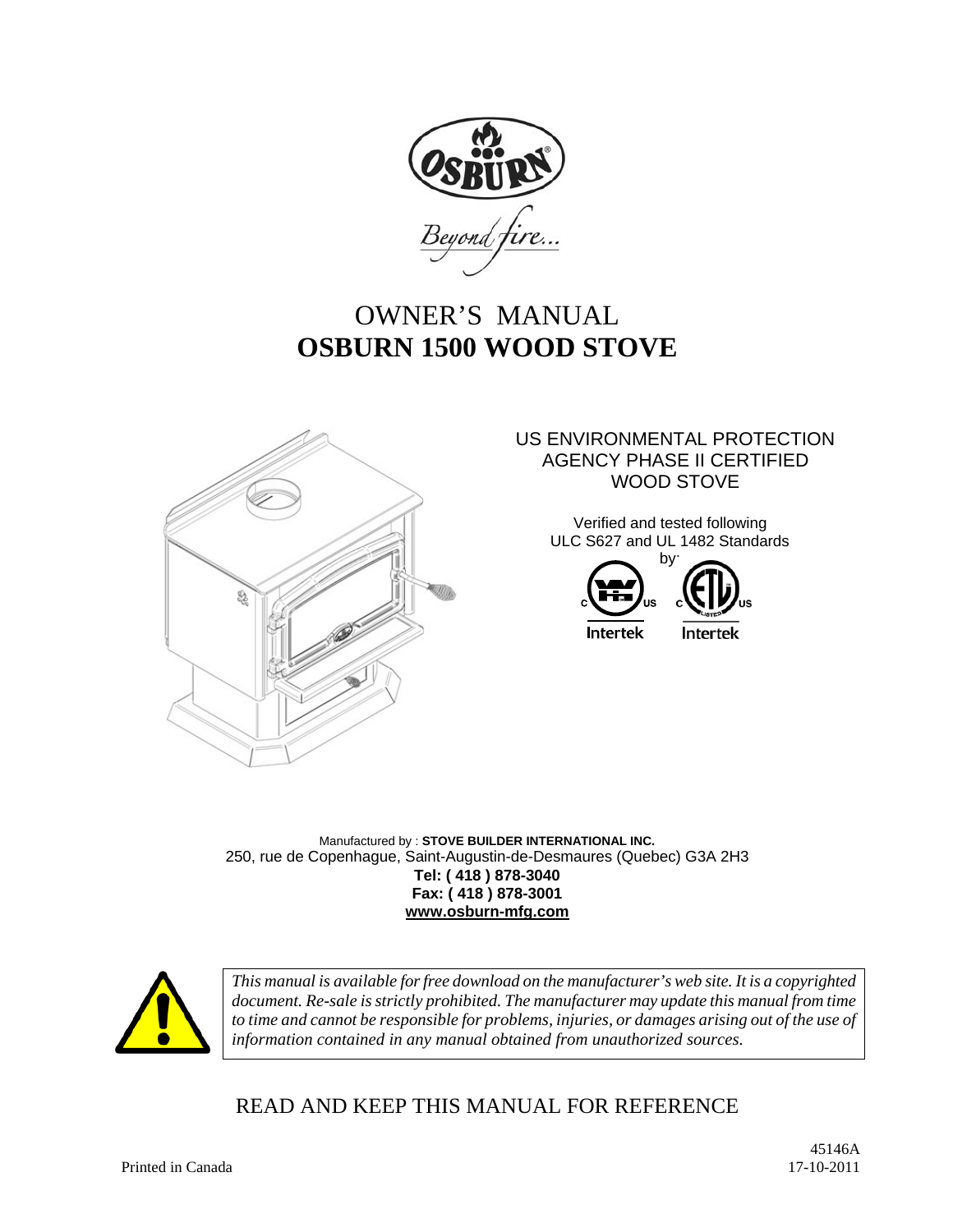#### **INTRODUCTION**

Stove Builder International, one of the most important wood stove and fireplace manufacturers au Canada, congratulates you on your purchase and wishes to help you get maximum satisfaction from your wood stove. In the pages that follow, we will give you advice on wood heating and controlled combustion as well as technical specifications regarding installation, operation and maintenance of the model you have chosen.

The instructions pertaining to the installation of your wood stove in North America comply with ULC-S627 and UL-1482 standards.

**Read this entire manual before you install and use your new stove. If this stove is not properly installed, a house fire may result. To reduce the risk of fire, follow the installation instructions. Failure to follow instructions may result in property damage, bodily injury, or even death.** 

**Consult your municipal building department or fire officials about restrictions and installation requirements in your area and the need to obtain a permit.** 

**KEEP THIS INSTRUCTIONS MANUAL FOR FUTURE REFERENCE.** 

#### **CAUTIONS:**

- **HOT WHILE IN OPERATION. KEEP CHILDREN, CLOTHING AND FURNITURE AWAY. CONTACT MAY CAUSE SKIN BURNS.**
- $\bullet$  DO NOT USE CHEMICALS OR FLUIDS TO IGNITE THE FIRE.
- **DO NOT LEAVE THE STOVE UNATTENDED WHEN THE DOOR IS SLIGHTLY OPENED DURING IGNITION.**
- **DO NOT BURN WASTE, FLAMMABLE FLUID SUCH AS GASOLINE, NAPHTHA, OR MOTOR OIL.**
- **DO NOT CONNECT TO ANY AIR DISTRIBUTION DUCT OR SYSTEM.**
- **ALWAYS CLOSE THE DOOR AFTER IGNITION.**

#### **REGISTER YOU WARRANTY ONLINE**

To receive full warranty coverage, you will need to show evidence of the date you purchased your stove. Keep your sales invoice. We also recommend that you register your warranty online at

#### **www.osburn-mfg.com**

Registering your warranty online will help us track rapidly the information we need on your stove.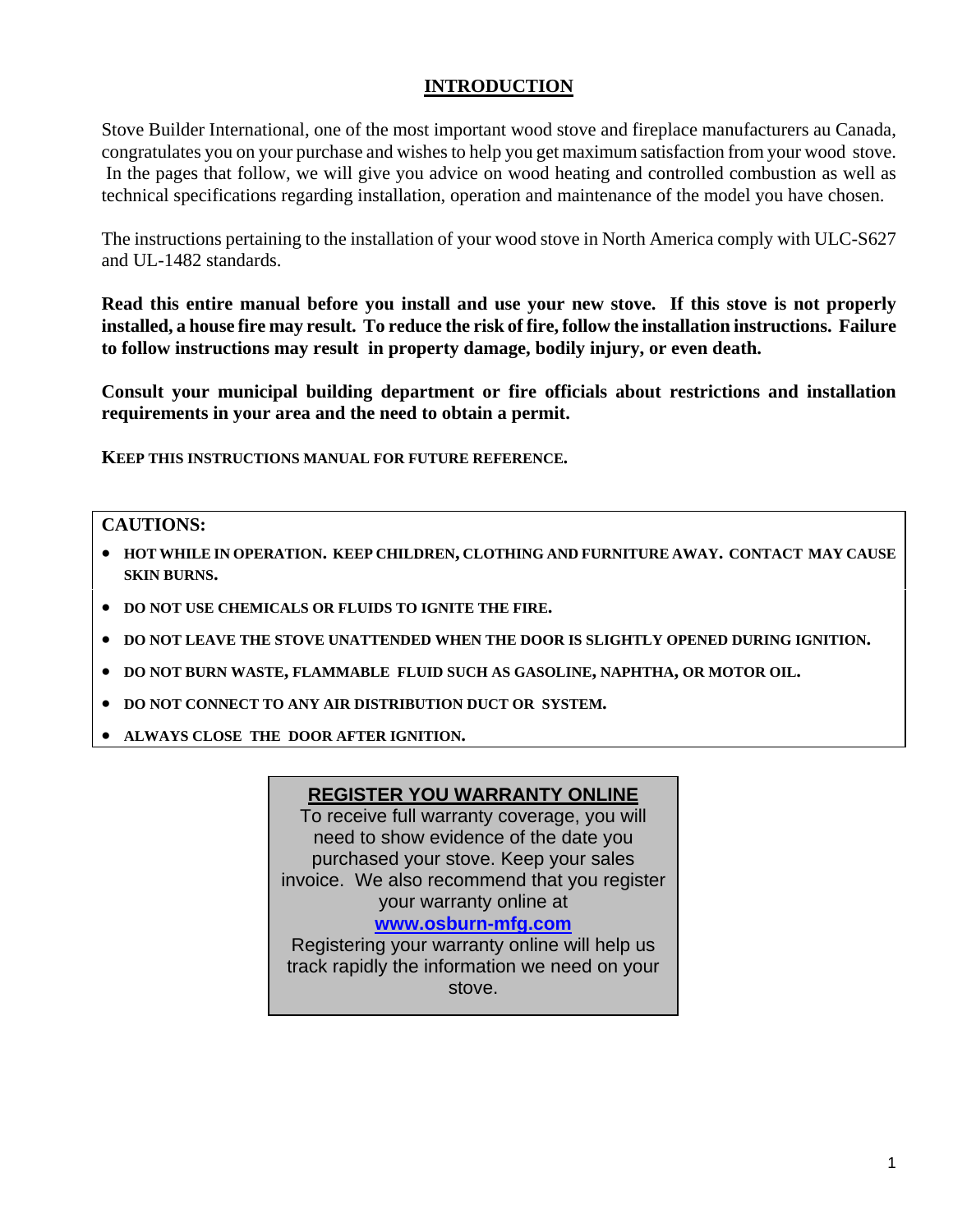# **TABLE OF CONTENTS**

| 1.1 |                                                                             |  |
|-----|-----------------------------------------------------------------------------|--|
| 1.2 |                                                                             |  |
| 1.3 |                                                                             |  |
| 1.4 |                                                                             |  |
| 1.5 | <b>MANUFACTURED (MOBILE) HOME INSTALLATIONS - ADDITIONAL REQUIREMENTS13</b> |  |
|     |                                                                             |  |
| 2.1 |                                                                             |  |
| 2.2 |                                                                             |  |
|     | 2.2.1                                                                       |  |
|     | 2.2.2                                                                       |  |
| 2.3 |                                                                             |  |
| 2.4 |                                                                             |  |
| 2.5 |                                                                             |  |
| 2.6 |                                                                             |  |
|     |                                                                             |  |
|     | <b>SECTION 3.0</b>                                                          |  |
| 3.1 |                                                                             |  |
| 3.2 |                                                                             |  |
|     | 3.2.1                                                                       |  |
|     | 3.2.2                                                                       |  |
| 3.3 |                                                                             |  |
| 3.4 |                                                                             |  |
| 3.5 |                                                                             |  |
| 3.6 |                                                                             |  |
|     | <b>SECTION 4.0</b>                                                          |  |
| 4.1 |                                                                             |  |
| 4.2 |                                                                             |  |
| 4.3 |                                                                             |  |
| 4.4 |                                                                             |  |
| 4.5 |                                                                             |  |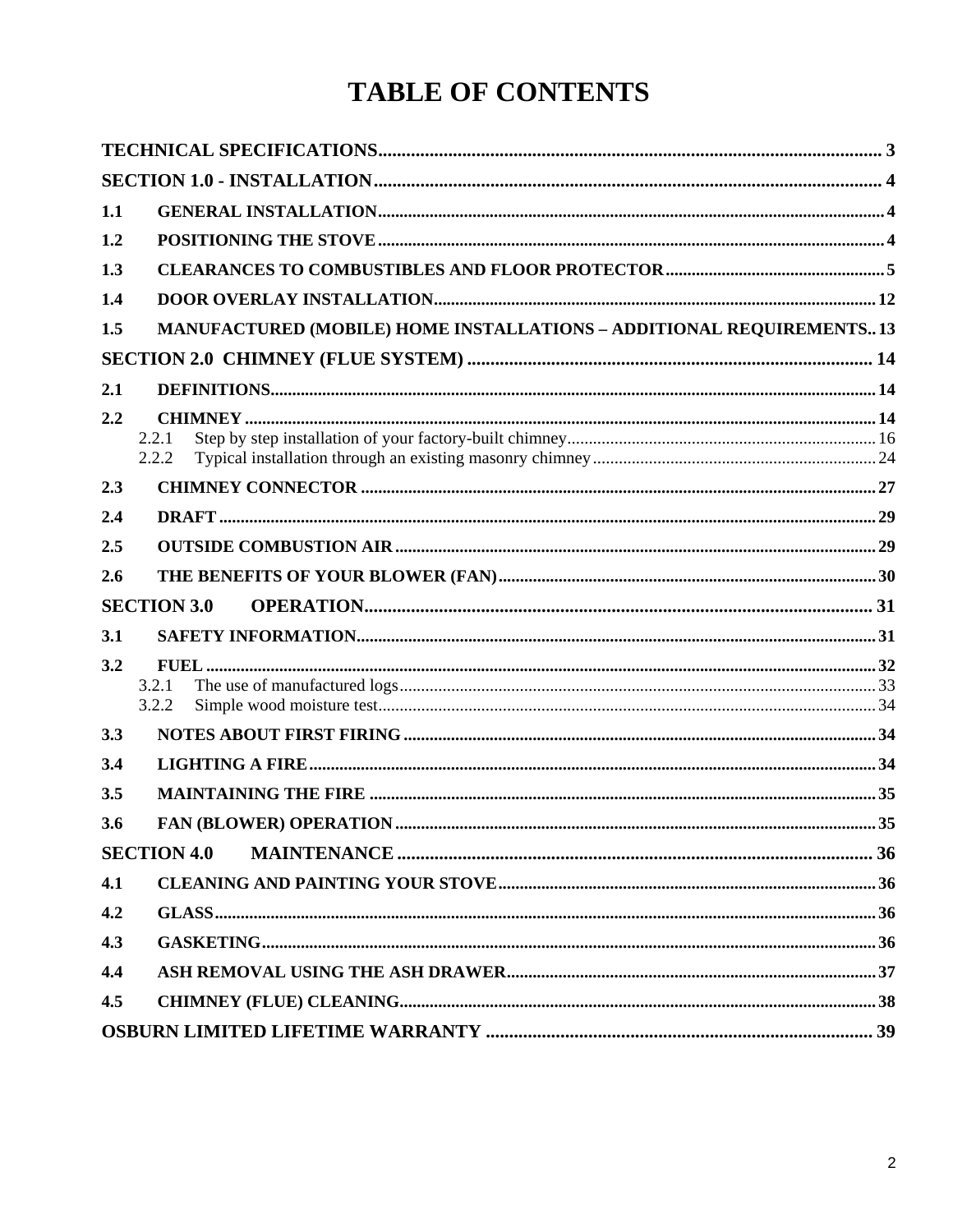# **TECHNICAL SPECIFICATIONS**

| <b>Maximum</b> recommended heating area:        | Up to 1500 sq. ft.                                                                                  |
|-------------------------------------------------|-----------------------------------------------------------------------------------------------------|
| Heating capacity* – BTU/hr., EPA test wood:     | 44,000 BTU                                                                                          |
| Heating capacity* – BTU/hr., seasoned cordwood: | 55 000 BTU                                                                                          |
| <b>Optimum efficiency:</b>                      | 85%                                                                                                 |
| <b>Average emissions (EPA):</b>                 | $7.5$ g/hr.                                                                                         |
| <b>Paint finish:</b>                            | Metallic black                                                                                      |
| <b>Flue outlet (spigot) diameter :</b>          | $6''(152 \text{ mm})$                                                                               |
| <b>Maximum Log Length:</b>                      | $19''$ (483 mm)                                                                                     |
| Overall dimensions $(W \times D \times H)$ :    | $25\frac{1}{2}$ , x $20\frac{1}{2}$ , x $27\frac{1}{2}$<br>$(648 \times 521 \times 699 \text{ mm})$ |
| <b>Firebox dimensions (W x D):</b>              | $20''$ x $12\frac{1}{2}$<br>$(508 \times 318)$ mm $)$                                               |
| <b>Firebox volume:</b>                          | 1.5 cubic feet<br>$(0.04 \text{ m}^3)$                                                              |
| Door opening $(W \times H)$ :                   | $18\frac{1}{4}$ , x 7.<br>(464x 178mm)                                                              |
| Weight:                                         | 300 lbs (137 kg)                                                                                    |

*\*Why is the BTU indicated on the EPA label smaller than the one advertised?*

*You will notice a difference between the BTU output as indicated on the unit's white EPA label affixed to the glass and the BTU as advertised on our web site and/or product literature. The maximum BTU output we advertise for this unit is what will be obtained with a full load of seasoned cordwood inserted inside the firebox. The EPA output, on the other hand, is what has been obtained during emissions testing. The EPA test procedure requires that a special type of wood be used and positioned inside the firebox in a manner that does not represent the way the firebox volume would normally be utilized using seasoned cordwood. The EPA test load is typically much smaller. Hence, the BTU as per the EPA label is reduced. The BTU output that should be considered by a normal user is the one we advertise for seasoned cordwood.*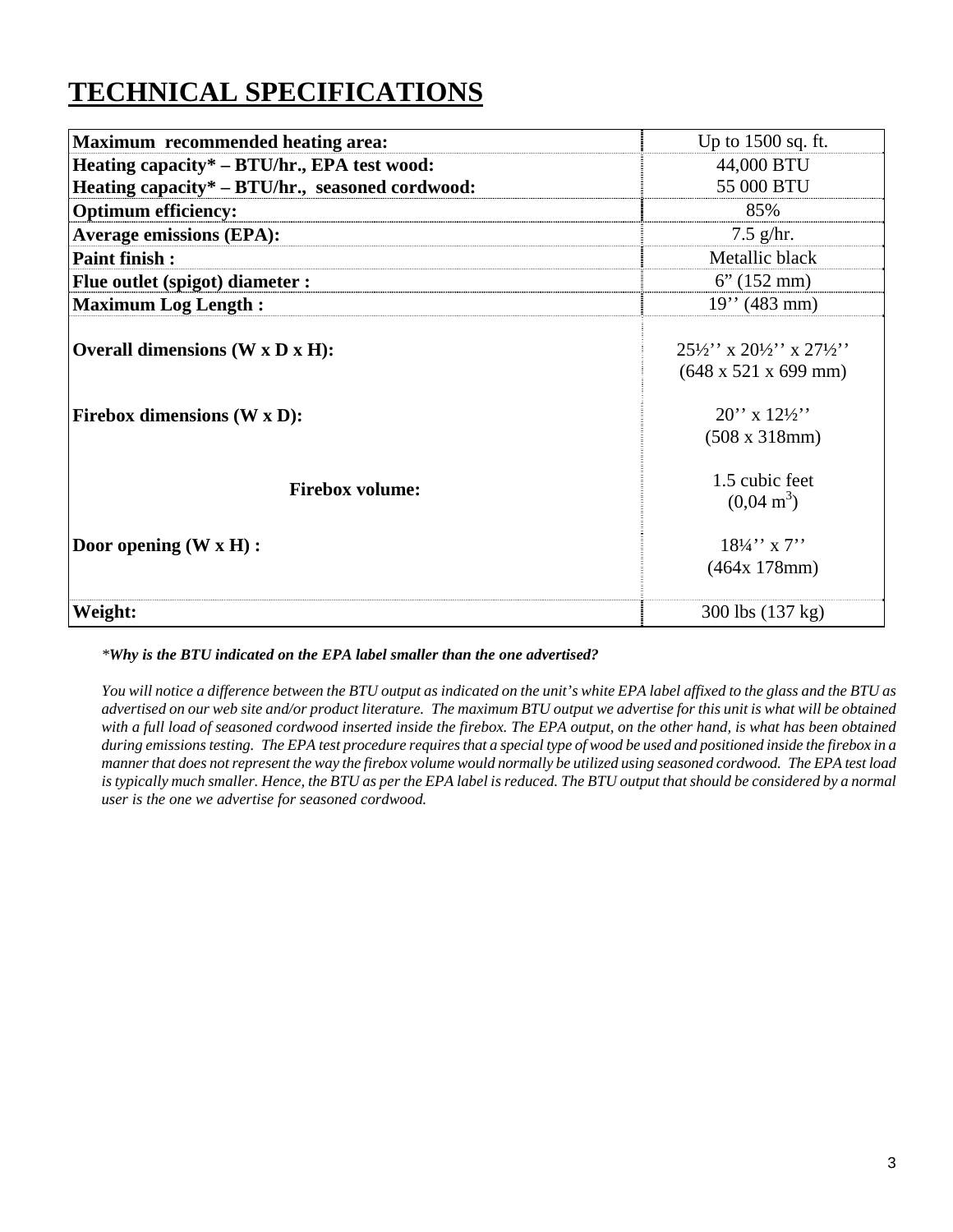# **SECTION 1.0 - INSTALLATION**

When installed and operated as described in these instructions, the Osburn 1500 wood stove is suitable for use as a freestanding wood stove in residential installations. The Osburn 1500 wood stove is not intended for installation in a bedroom.

In Canada, the CSA B365 Installation Code for Solid Fuel Burning Appliances and Equipment and the CSA C22.1 Canadian National Electrical Code are to be followed in the absence of local code requirements. In the USA, the ANSI NFPA 70 National Electrical Code and NFPA 211 Standard for Chimneys, Fireplaces, Vents and Solid Fuel-Burning Appliances are to be followed in the absence of local code requirements.

In addition to the national installation and/or local building codes, fire officials (or other authorities having jurisdiction) should be contacted to determine what restrictions and installation requirements might apply locally.

Note that this heating unit must serve as a supplementary heat source. An alternate heat source should be available in the home if needed. The manufacturer cannot be responsible for additional heating costs associated with the use of an alternative heat source. It is highly recommended that the user buys this product from a retailer who can provide installation and maintenance advices.

# **1.1 GENERAL INSTALLATION**

### **CAUTION:**

- **MIXING OF APPLIANCE OR FLUE SYSTEM COMPONENTS FROM DIFFERENT SOURCES OR MODIFYING THE DIMENSIONAL SPECIFICATION OF COMPONENTS MAY RESULT IN HAZARDOUS CONDITIONS. WHERE SUCH ACTION IS CONSIDERED, THE MANUFACTURER SHOULD BE CONSULTED IN THE FIRST INSTANCE.**
- **DO NOT CONNECT THIS UNIT TO ANY AIR DISTRIBUTION SYSTEM.**
- **CRACKED AND BROKEN COMPONENTS, e.g. GLASS PANELS OR CERAMIC TILES, MAY RENDER THIS INSTALLATION UNSAFE.**
- **A SOURCE OF FRESH AIR INTO THE ROOM OR SPACE HEATED SHALL BE PROVIDED WHEN REQUIRED.**
- **CONNECT THE STOVE ONLY TO A LINED MASONRY CHIMNEY CONFORMING TO NATIONAL AND LOCAL BUILDING CODES FOR USE WITH SOLID FUEL, OR TO A LISTED FACTORY BUILT CHIMNEY SUITABLE FOR USE WITH SOLID FUEL.**

# **1.2 POSITIONING THE STOVE**

It is very important to position the wood stove in an area that will favour the most efficient heat distribution throughout the house. The stove should therefore be installed in the room where the most time is spent, and in the most spacious room possible. Recall that wood stoves produce radiating heat, the heat we feel when we are close to a wood stove. A wood stove also functions by convection, that is through the displacement of hot air accelerated upwards and its replacement with cooler air at the floor level. The stove's convection effect is facilitated by the installation of a blower.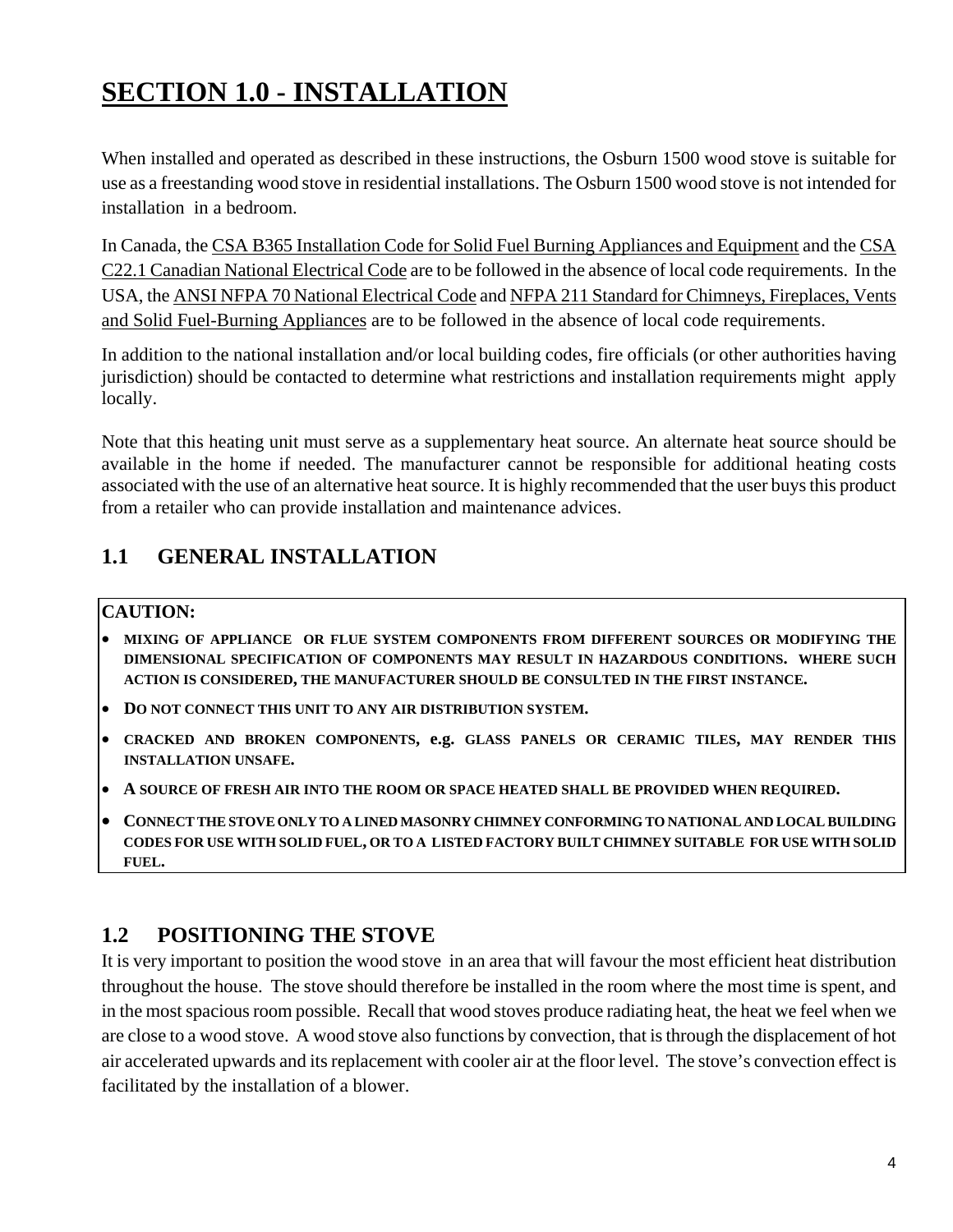# **1.3 CLEARANCES TO COMBUSTIBLES AND FLOOR PROTECTOR**

To install your appliance correctly, it is extremely important to respect all clearances to any combustibles as indicated on your stove's certification label.

#### **Clearances to combustible materials**

(see figure 1.3 to match each letter to a clearance)

|             | <b>CLEARANCES (SINGLE WALL PIPE)</b> |               |  |
|-------------|--------------------------------------|---------------|--|
|             | <b>CANADA</b>                        | <b>USA</b>    |  |
| A           | 15" (381 mm)                         | 15" (381 mm)  |  |
| B           | 12" (305 mm)                         | 12" (305 mm)  |  |
| $\mathbf C$ | 10'' (254 mm)                        | 10'' (254 mm) |  |
| D           | 19" (483 mm)                         | 19" (483 mm)  |  |
| E           | $22"$ (559 mm)                       | 22" (559 mm)  |  |
| F           | 19" (483 mm)                         | 19" (483 mm)  |  |
| K           | 48" (1220 mm)                        | 48" (1220 mm) |  |
| L           | 84" (213 cm)                         | 84" (213 cm)  |  |

|   | <b>CLEARANCES (DOUBLE WALL PIPE)</b> |                |  |
|---|--------------------------------------|----------------|--|
|   | <b>CANADA</b>                        | USA            |  |
| A | 5" (127 mm)                          | $5''$ (127 mm) |  |
| B | 12" (305 mm)                         | 12" (305 mm)   |  |
| C | $8''$ (203 mm)                       | $8''$ (203 mm) |  |
| D | $9''(229)$ mm)                       | 9'' (229 mm)   |  |
| E | $22"$ (559 mm)                       | 22" (559 mm)   |  |
| F | 17" (432 mm)                         | 17" (432 mm)   |  |
| K | 48" (1220 mm)                        | 48" (1220 mm)  |  |
| L | 84" (213 cm)                         | 84" (213 cm)   |  |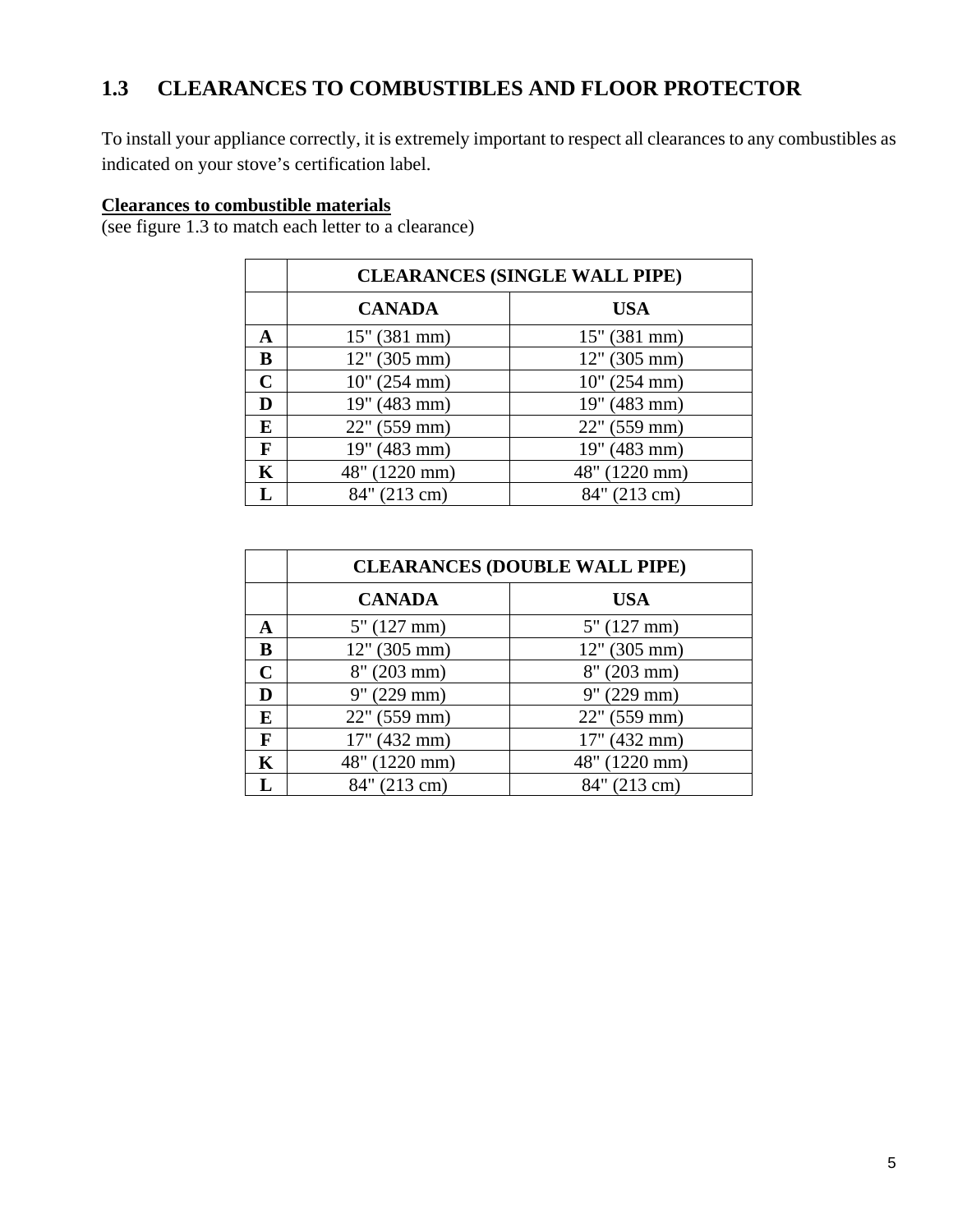

**FIGURE 1.3** Clearances to combustible materials and floor protection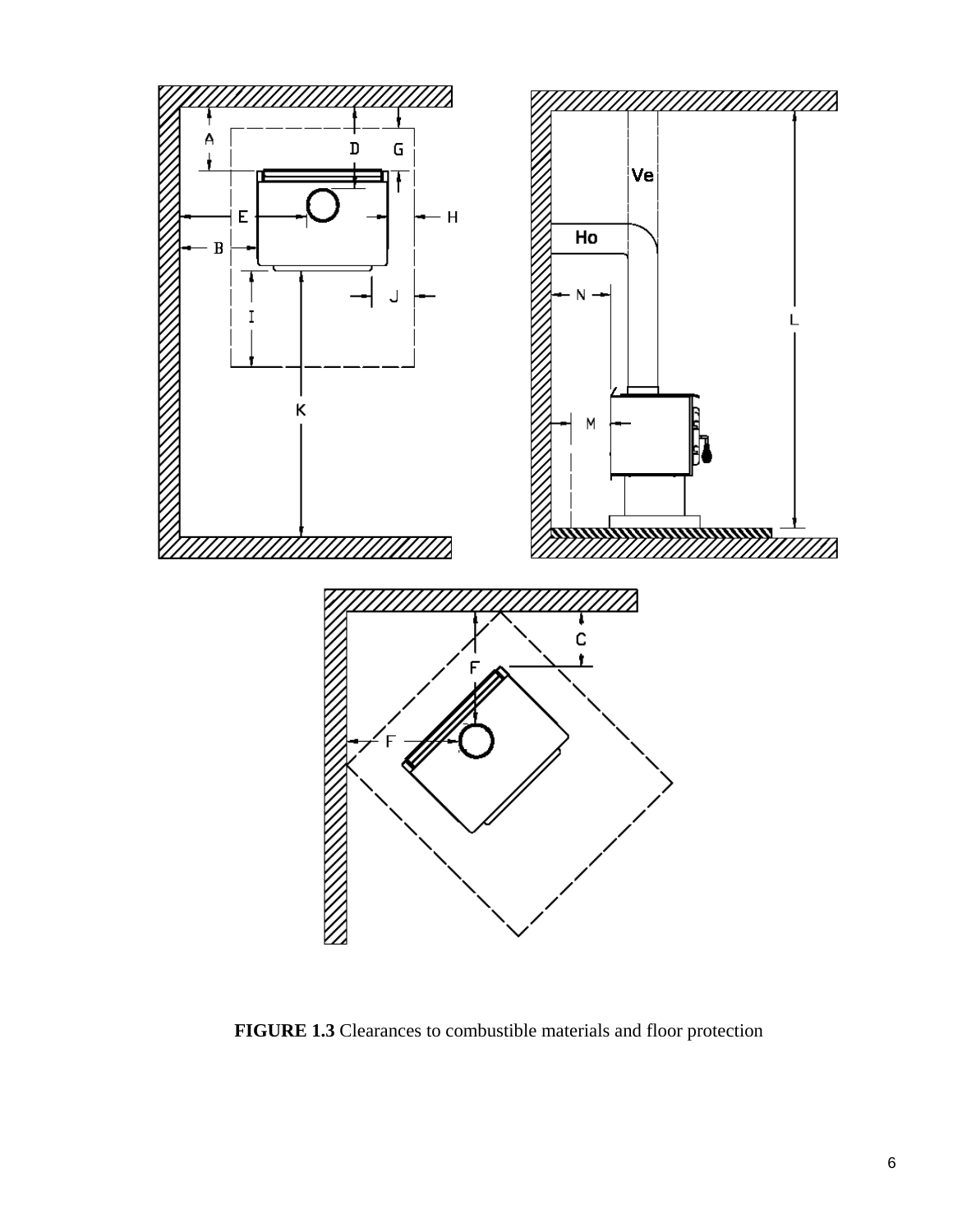#### **Floor protector**

|   | <b>FLOOR PROTECTOR*</b> |                     |  |
|---|-------------------------|---------------------|--|
|   | <b>CANADA</b>           | <b>USA</b>          |  |
| G | $8''$ (203 mm) – Note 1 | $N/A$ (Canada only) |  |
| H | $8''$ (203 mm)          | $N/A$ (Canada only) |  |
| L | $18''$ (457 mm)         | $16''$ (406 mm)     |  |
|   | From door opening       | From door opening   |  |
|   | N/A (USA only)          | $8''$ (203 mm)      |  |
| M | $8''$ (203 mm)          | $N/A$ (Canada only) |  |
| N | N/A (USA only)          | Note 2              |  |

If the stove is to be installed on top of a combustible floor, it must be guarded by a non combustible material as shown on figure 1.3 (see the dotted line area).

*\*Steel with a minimum thickness of 0.015'' (0.38 mm) or ceramic tiles sealed together with grout. No protection is required if the unit is installed on a non-combustible floor (ex: concrete).* 

- **Note 1 :** The floor protection at the back of the stove is limited to the stove's required clearance if such clearance is smaller than 8 inches (203 mm).
- **Note 2 :** Only required under the horizontal section of the connector. Must exceed each side of the connector by at least 2 inches (51 mm).

### **Reduced clearances using shielding**

You may decrease the clearances by installing heat radiation shields between the walls or the ceiling and the stove. These heat radiation shields must be installed permanently, and can include sheet metal, a rigid noncombustible sheet or a masonry wall.

Clearances of not less than 1" (25 mm) and not more than 3" (76 mm) between the bottom of the shield and the floor and not less than 3" (76 mm) between the top of the shield and the ceiling must be respected to allow vertical air circulation behind the shield. The shield must extend 20" (500 mm) above the stove top and 18" (450mm) to each side of the stove *(see graphic 1).*

Following the installation of such a heat radiation shield, the clearances mentioned on the stove certification plate may be reduced as stated in the following table.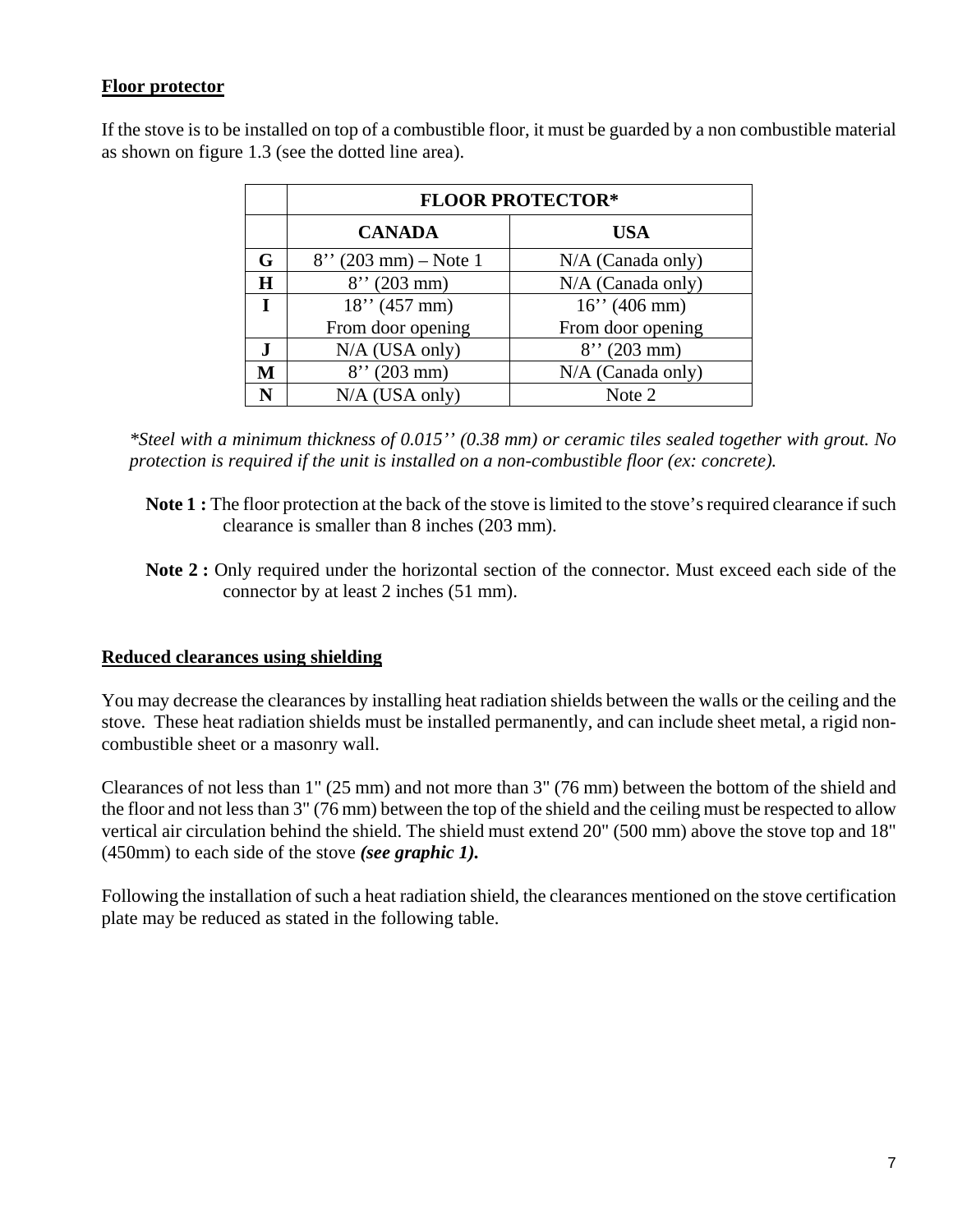| <b>TYPE OF PROTECTION</b>                                                                                                                                                                                                       | <b>Reducing Clearances With</b><br><b>Shielding</b> |     |
|---------------------------------------------------------------------------------------------------------------------------------------------------------------------------------------------------------------------------------|-----------------------------------------------------|-----|
|                                                                                                                                                                                                                                 | <b>Sides and</b><br><b>Rear/Back</b>                | Top |
| Sheet metal, a minimum of $0.024$ " $(0.61$ mm) spaced out at<br>least 1" (25mm) by non-combustible spacers<br>(see<br>graphic 2).                                                                                              | 67%                                                 | 50% |
| Ceramic tiles, or an equivalent non-combustible material on<br>fire-proof supports spaced out at least $1''$ (25 mm) by non-<br>combustible spacers (see graphic 3).                                                            | 50%                                                 | 33% |
| Ceramic tiles, or an equivalent non-combustible material on<br>fire-proof supports with a minimum of $0,024$ " $(0,61$ mm) sheet<br>metal backing spaced out at least 1" (25 mm) by non-<br>combustible spacers (see graphic 4) | 67%                                                 | 50% |
| Brick spaced out at least 1" (25 mm) by non-combustible<br>spacers (see graphic 5)                                                                                                                                              | 50%                                                 | N/A |
| Brick with a minimum of $0,024$ " $(0,61$ mm) sheet metal<br>backing spaced out at least 1" (25 mm) by non-combustible<br>spacers (see graphic 6).                                                                              | 67%                                                 | N/A |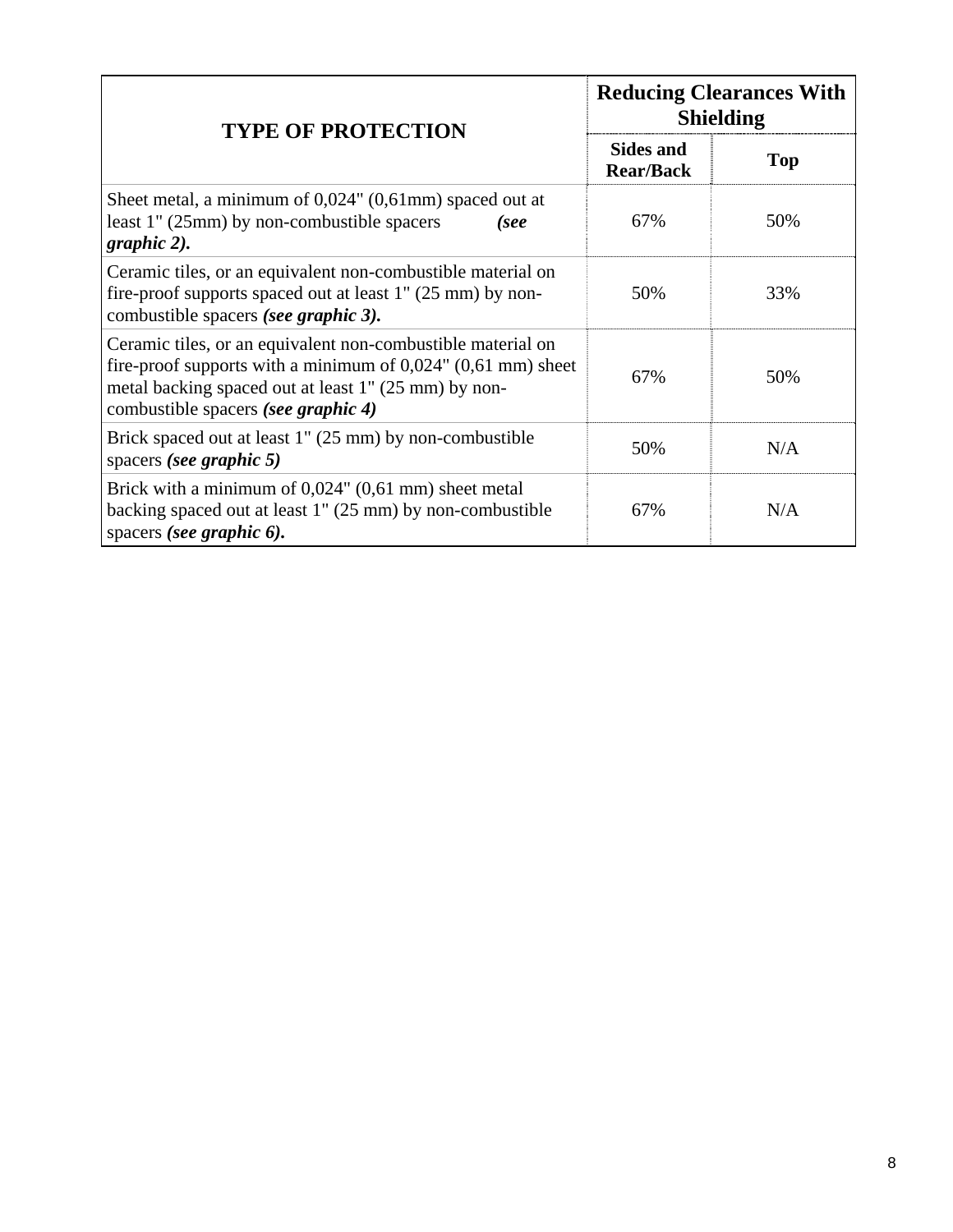

#### **Graphic 1**

- A- Minimum clearance required between the appliance and an unshielded combustible ceiling.
- B- 20 in. (500 mm) minimum;
- C- 1 in. (25 mm) minimum;
- D- Between 1 in. and 3 in. (25 mm and 75 mm);
- E- 3 in.(75 mm) minimum;
- F- 18 in. (457 mm) minimum.
- 1- Shielding;
- 2- Non-combustible spacers;
- 3- Ceiling protector;
- 4- Combustible wall;
- 5- Ceiling;
- 6- Appliance (side view);
- 7- Appliance (top view).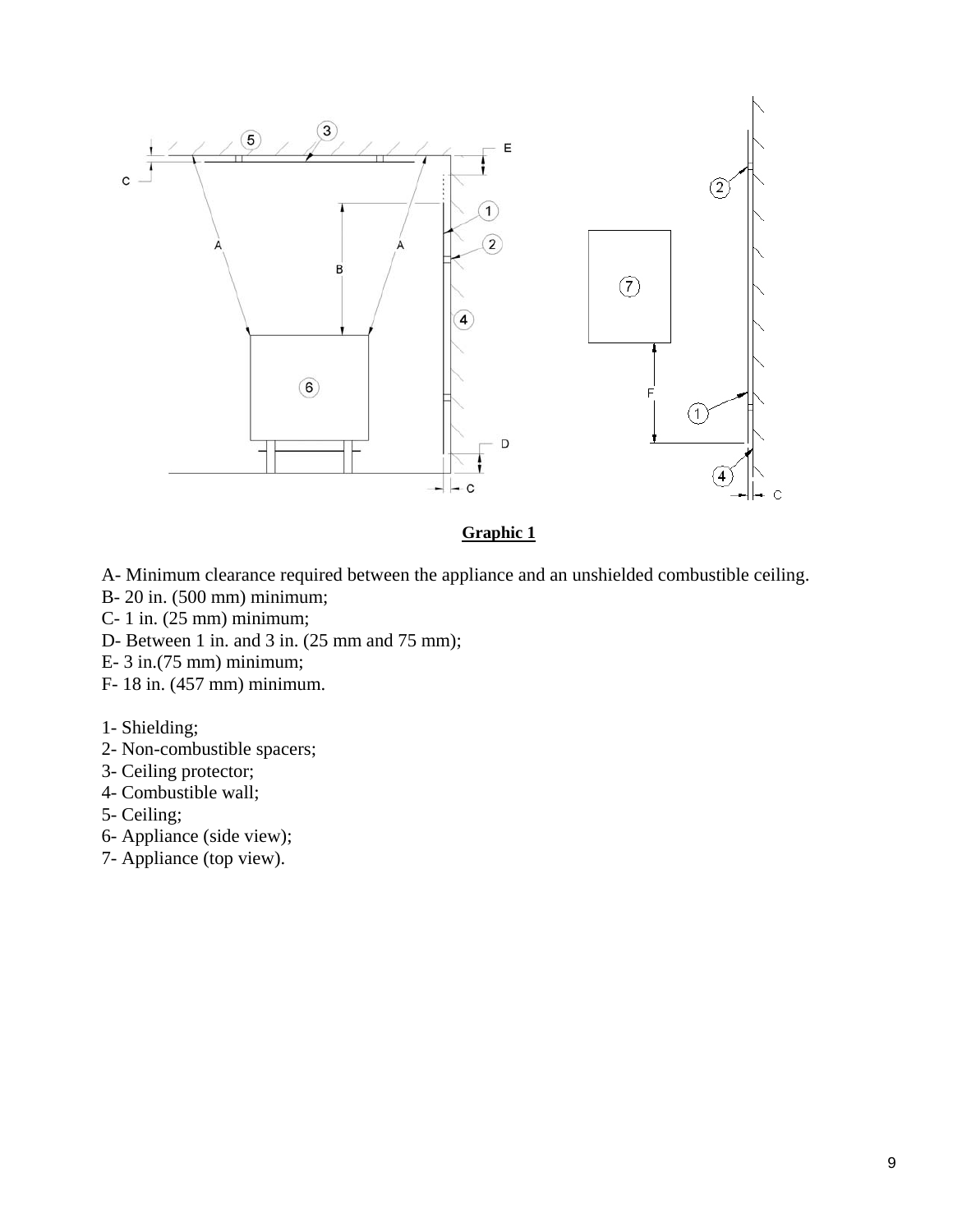

A- 1 in.(25 mm) minimum;

- 1- Combustible wall;
- 2- Non-combustible spacers;
- 3- 0.024'' (0.61mm) sheet metal.



**Graphic 3**

- A- 1 in. (25 mm) minimum;
- 1- Combustible wall;
- 2- Non-combustible spacers;
- 3- Non-combustible support;
- 4- Ceramic tile or non-combustible material.



**Graphic 4**

- A- 1 in. (25 mm) minimum;
- 1- Combustible wall;
- 2- Non-combustible spacer;
- 3- 0.024'' (0.61 mm) thick sheet metal;
- 4- Non-combustible support;
- 5- Ceramic tile or non-combustible material.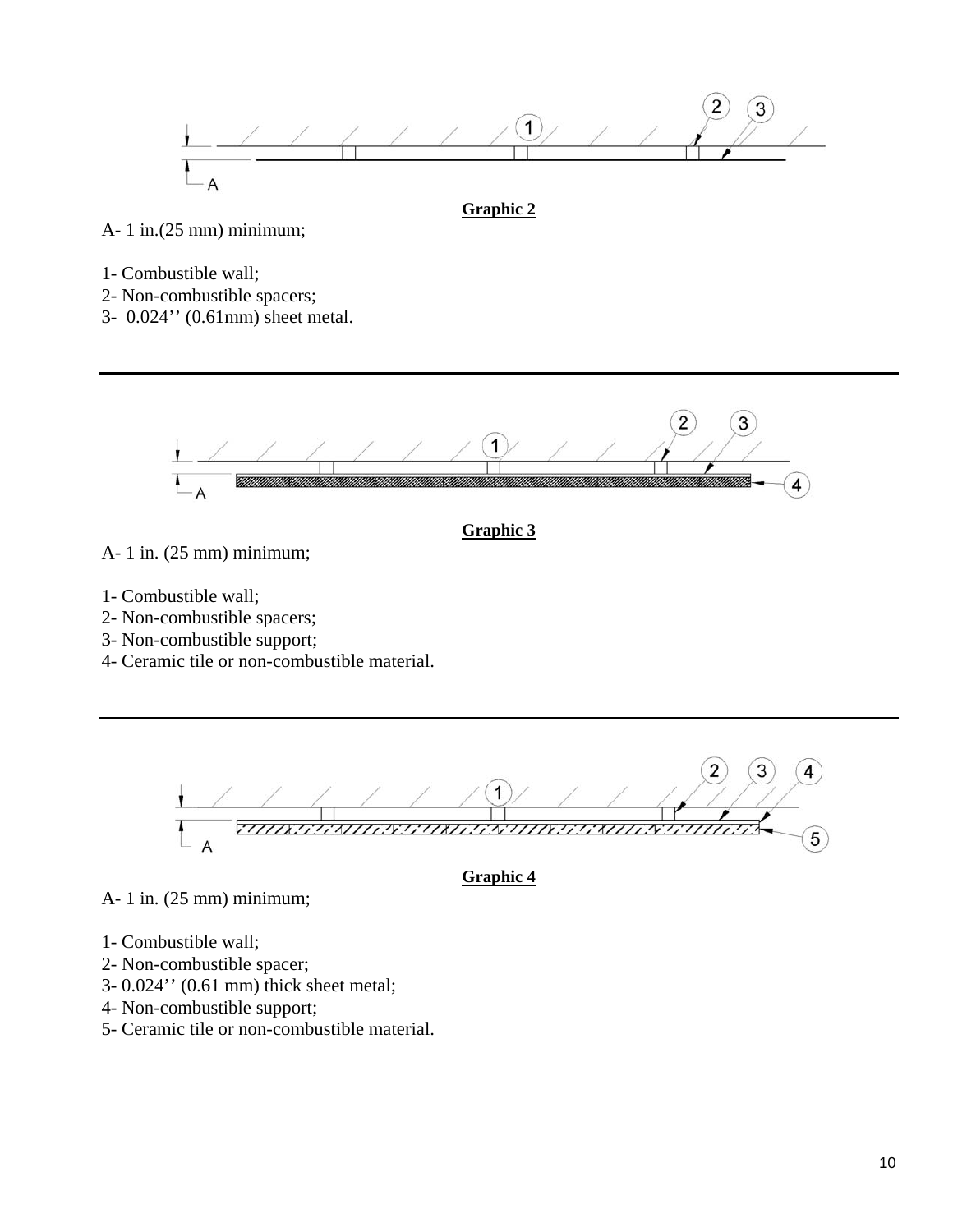

**Graphic 5**

A- 1 in. (25 mm) minimum;

- 1- Combustible wall;
- 2- Non-combustible spacers;
- 3- Brick.

 $\overline{2}$  $\overline{3}$  $\overline{4}$  $\overline{1}$  $\mathbf{I}$ 

**Graphique 6**

- A- 1 in. (25 mm) minimum;
- 1- Combustible wall;
- 2- Non-combustible spacers;
- 3- 0.024'' (0.61 mm) thick sheet metal;
- 4- Brick.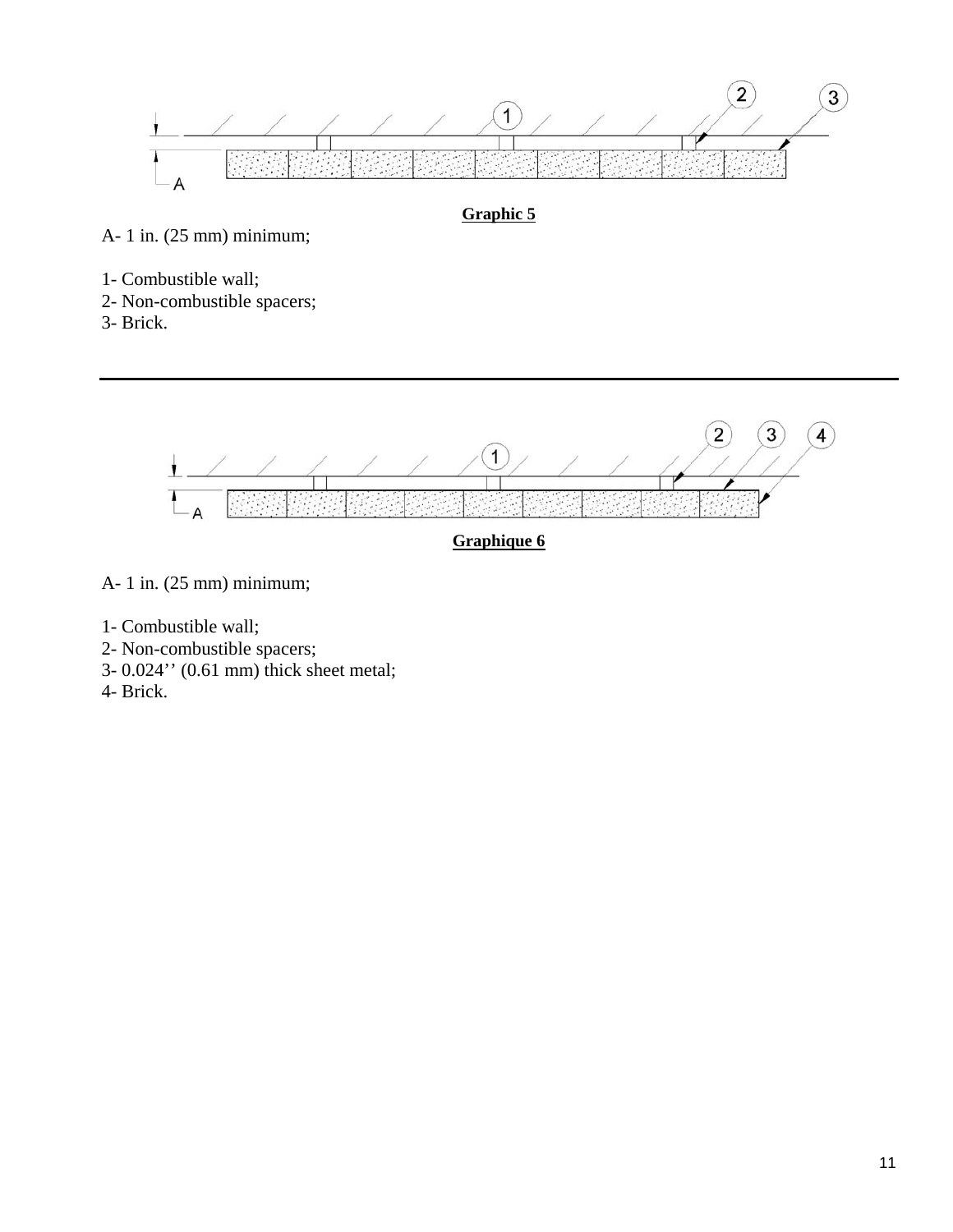## **1.4 DOOR OVERLAY INSTALLATION**

1- Remove the door from the stove and pass the handle through the hole of the overlay (see picture 1).



**Picture 1** 

2- Flip over both parts with the finished side on a plane and smooth surface free from dirt to avoid any scratches Align the holes of the door to those of the overlay. Fix the overlay with the 4 screws provided with the owner's manual and put the door back on its hinges (see picture 1).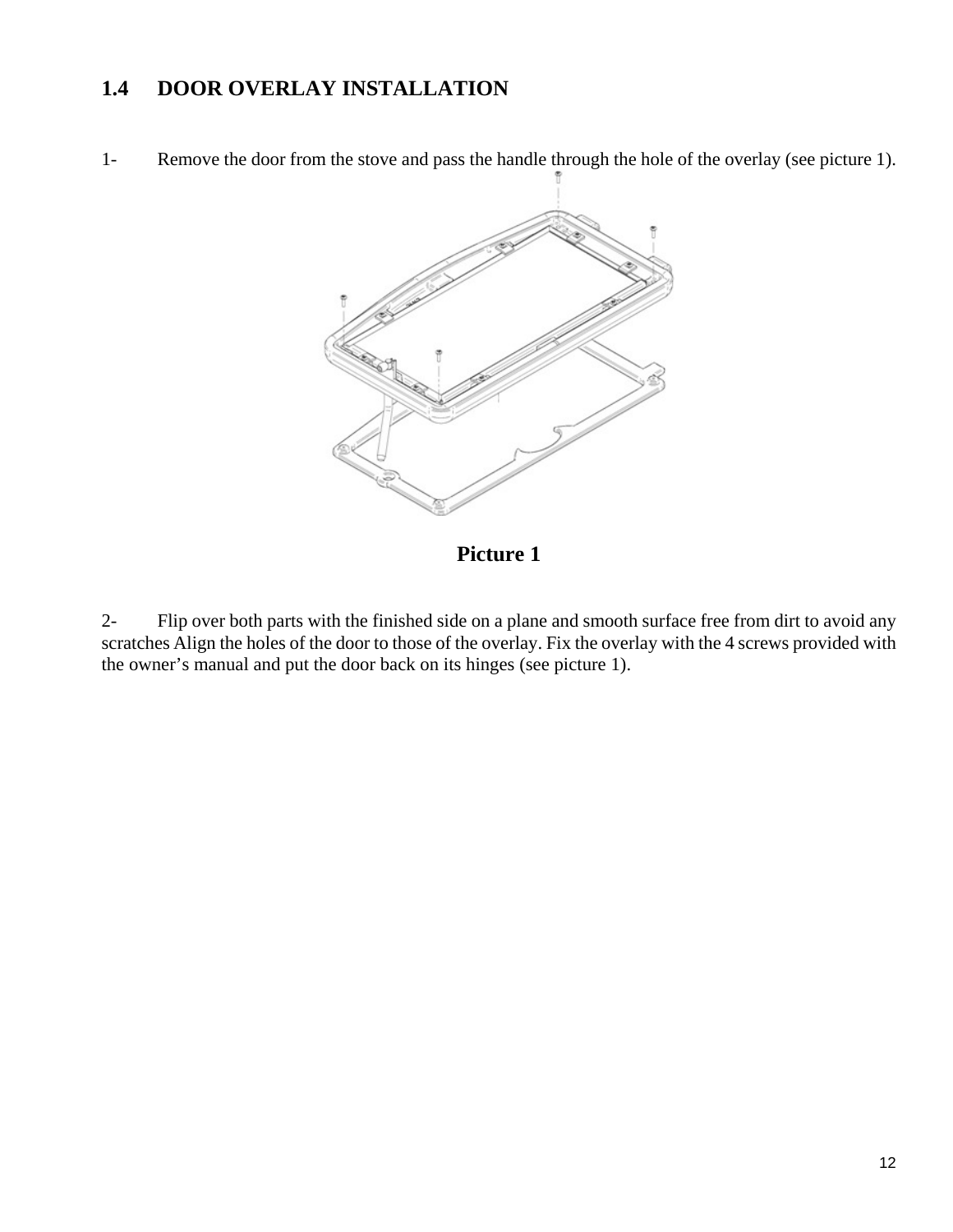## **1.5 MANUFACTURED (MOBILE) HOME INSTALLATIONS – ADDITIONAL REQUIREMENTS**

- 1. The stove must be bolted to the floor (secure the unit by prying out the two plastic plugs in the pedestal, and installing the two 3/8" x 3-1/2" (9.8mm x 88.9mm) lag bolts through the holes provided).
- 2. The unit *must* be provided with outside combustion air. Consult your Osburn dealer for information about genuine parts needed for mobile home installations (genuine part numbers #AC02080 & AC02090). See pictures below for reference.
- 3. Clearance from the top of stove to an unprotected ceiling should be a minimum of 52" (1321mm).
- Note: For manufactured home installations in the USA, the stove must be grounded to the frame of the home using a # 8 ground wire with approved terminations and star lock washers.

## *CAUTION : THESTRUCTUREINTEGRITY OFTHEMANUFACTURED(MOBILE) HOME FLOOR, WALL, CEILING / ROOF MUST BE MAINTAINED.*

*WARNING : DO NOT INSTALL IN A SLEEPING ROOM.* 



Osburn Adapter for fresh air kit – Genuine part #AC02080



Insulated pipe for fresh air kit – Genuine part #AC02090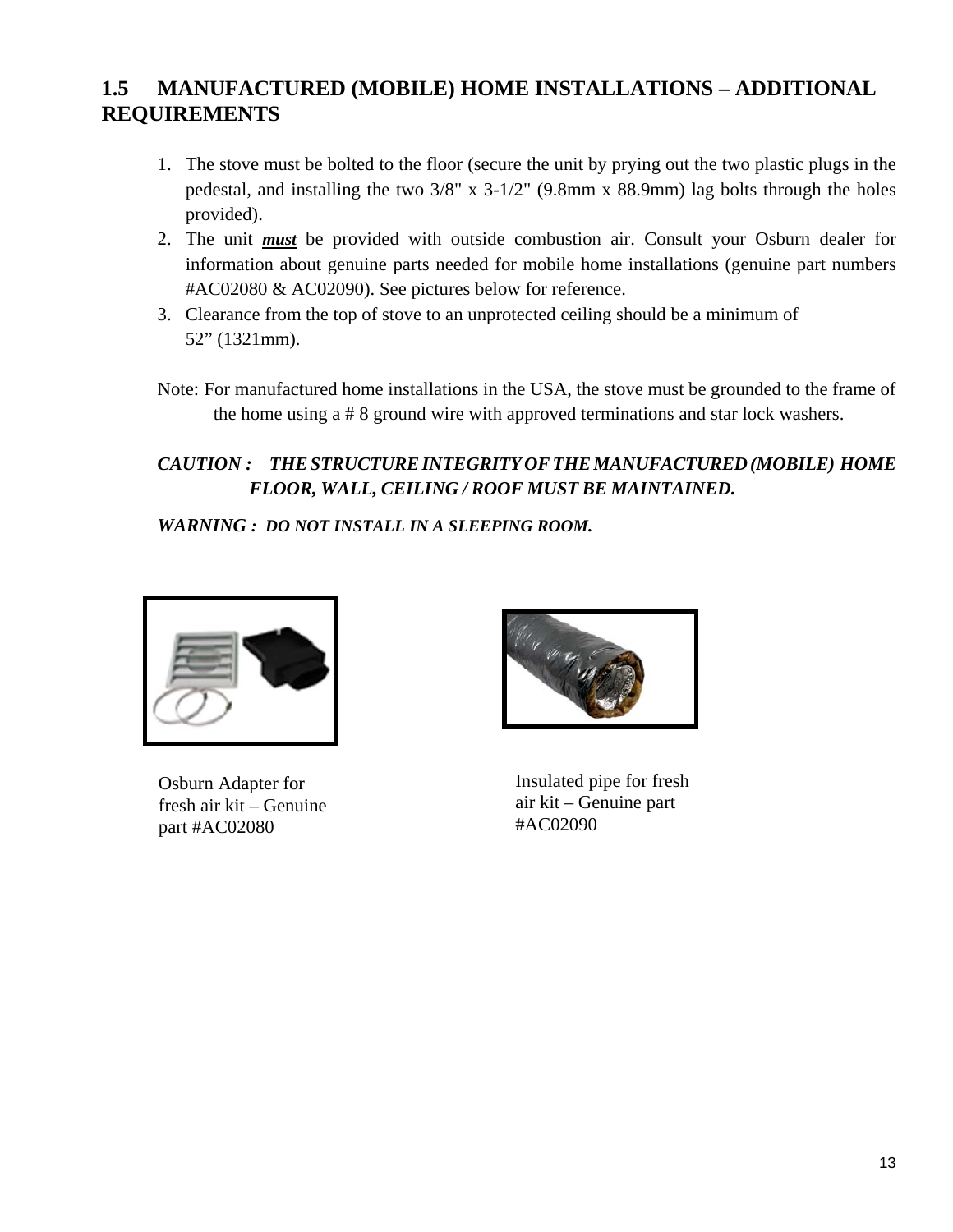# **SECTION 2.0 CHIMNEY (FLUE SYSTEM)**

## **2.1 DEFINITIONS**

For clarity, the following definitions should be used with respect to these instructions:

- A *chimney system* consists of a *connector* off the top of the stove, and a *chimney*, which attaches to the connector and terminates outside the house.
- A *chimney* can be a *masonry chimney* (of masonry construction with an inside liner), or a *factory built chimney***.**
- A *factory built chimney* can be a *double walled chimney* (two concentric pipes with insulation sometimes referred to as an insulated *solid pack*) or an *air cooled chimney* (three concentric pipes, with insulation between the first and second pipes, and air between the second and third pipes).
- A *single walled* connector is a single pipe.
- A *double walled* connector has two concentric pipes, no insulation, and is an *air cooled* connector.

## **2.2 CHIMNEY**

### **CAUTION:**

- **DO NOT FILL ANY FRAMED SPACE AROUND THE FACTORY-BUILT CHIMNEY WITH INSULATION OR ANY OTHER MATERIAL. INSULATION PLACED IN THIS AREA COULD CAUSE ADJACENT COMBUSTIBLES TO OVERHEAT.**
- **DO NOT USE MAKESHIFT COMPROMISES DURING INSTALLATION AS THEY MAY BE SAFETY HAZARDS, AND A FIRE COULD RESULT.**
- **DO NOT CONNECT THIS UNIT TO A CHIMNEY SYSTEM SERVING ANOTHER APPLIANCE.**
- **DO NOT CUT RAFTER OR CEILING JOISTS WITHOUT FIRST CONSULTIN A BUILDING OFFICIAL TO ENSURE STRUCTURAL INTEGRITY IS NOT COMPROMISED.**

Your wood stove may be hooked up with a factory built or masonry chimney. If you are using a factory built chimney, it must comply with UL103 (USA) or ULCS629 (Canada) standards. It must therefore be a 6" (152mm) HT Type (2100°F) chimney. It is extremely important that it be installed according to the manufacturer's specifications. The manufacturers' installation instructions and specified clearances should always be followed in accordance with local and national installation codes. In Canada the CSA B365 and the CSA C22.1 installation codes are to be followed. In the USA the ANSI NFPA 70 and ANSI NFPA 211 installation codes are to be followed.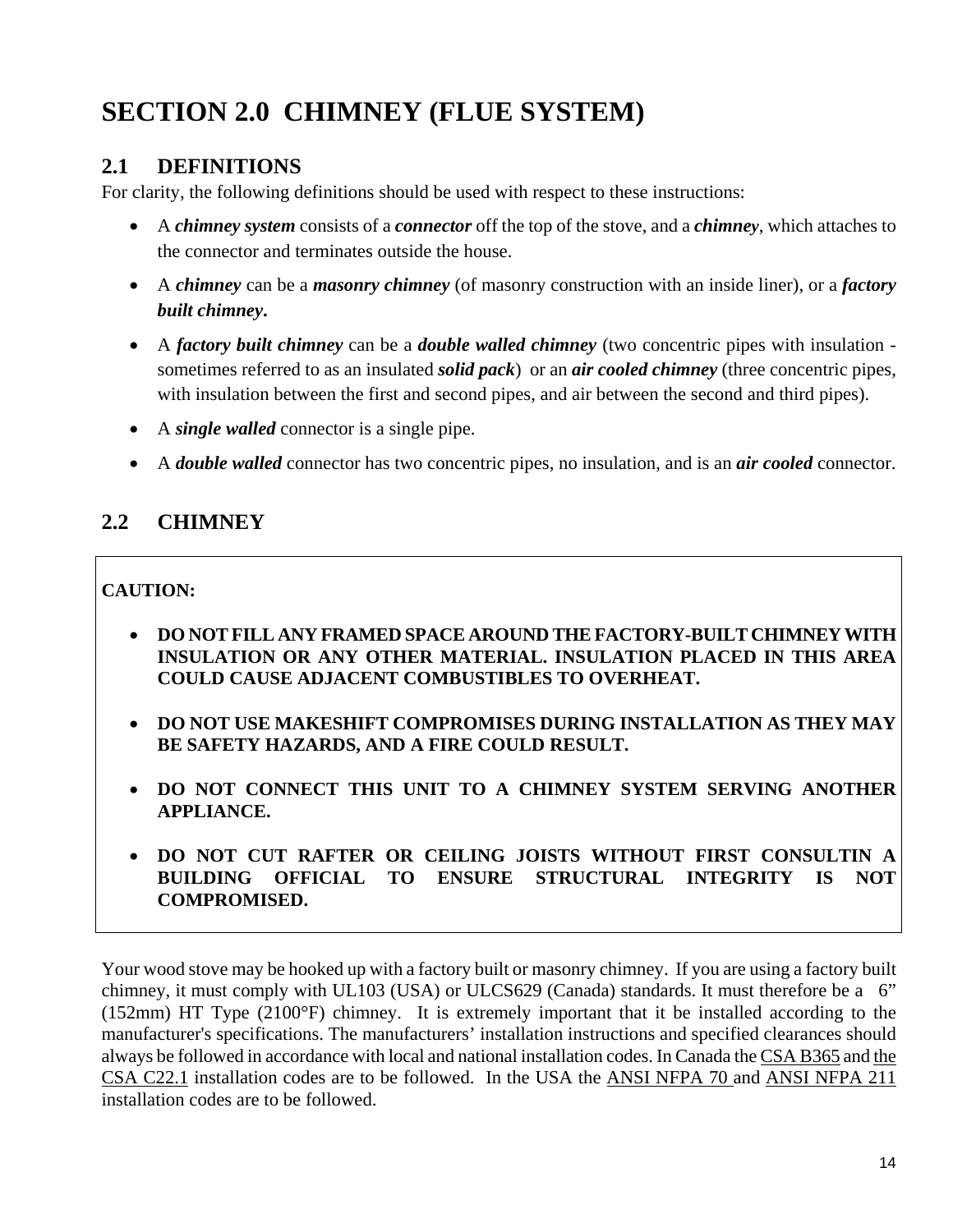If you are using a masonry chimney, it is important that it be built in compliance with the specifications of the Building Code. It must be lined with fire clay bricks, or clay tiles, sealed together with fire cement, or have a **code-approved** solid fuel burning stainless steel liner. Round chimneys are the most efficient.

The interior diameter of the chimney should be identical to the stove's smoke exhaust. A chimney which is too small may cause draft problems, since it may not have the required volume to properly evacuate the quantity of smoke resulting from the combustion. A chimney whish is too large may also cause draft problems. In fact, a large chimney will be harder to warm-up and may not reach high enough temperatures to create a proper draft effect. **Note that it is the chimney which creates the draft effect, not your stove. Your stove's performance is therefore directly dependent on an adequate draft from your chimney.**

The following recommendations may be useful for the installation of your chimney:

- Do not connect your stove to a chimney serving another appliance.
- The chimney must rise above the roof at least 3' (0.9 mm) from the uppermost point of contact. See Figure 2.2.
- $\bullet$  The chimney must exceed any part of the building or other obstruction within a 10' (3.04 m) distance by a height of at least 2' (0.6 m). See Figure 2.2.
- The minimum overall height of the chimney system, measured from the stove top to the exterior termination cap of the chimney should be at least 12' (3.66m). A chimney which is too short may lack the "tunnel effect" required to obtain a proper draft.
- Installation of an interior chimney is always preferable to an exterior chimney. Chimneys constructed outside of the home on an exterior wall should be avoided if possible, especially in colder climates. The gas which circulates into an interior chimney will cool more slowly, thus reducing the build-up of creosote and the risk of flue fires.
- All else being equal, cooler chimneys will have less draft than hotter ones. This problem will be amplified if the chimney is excessively long. A chimney which is excessively long may be very hard to warm-up due to its higher volume. A cool chimney may even down draft (reverse flow) due to the difficulty in heating it up to operating temperature while trying to evacuate the stack gases.
- If an exterior chimney is used, the best results will be obtained by using a connector vertically off the unit to the highest possible point before elbowing off horizontally to the exterior chimney. For efficiency and safety reasons the stove *must not* be installed with an insulated chimney connected directly to the appliance.
- Using a fire screen at the extremity of the chimney requires regular inspection in order to insure that it is not obstructed, thus blocking the draft. It should be cleaned when necessary.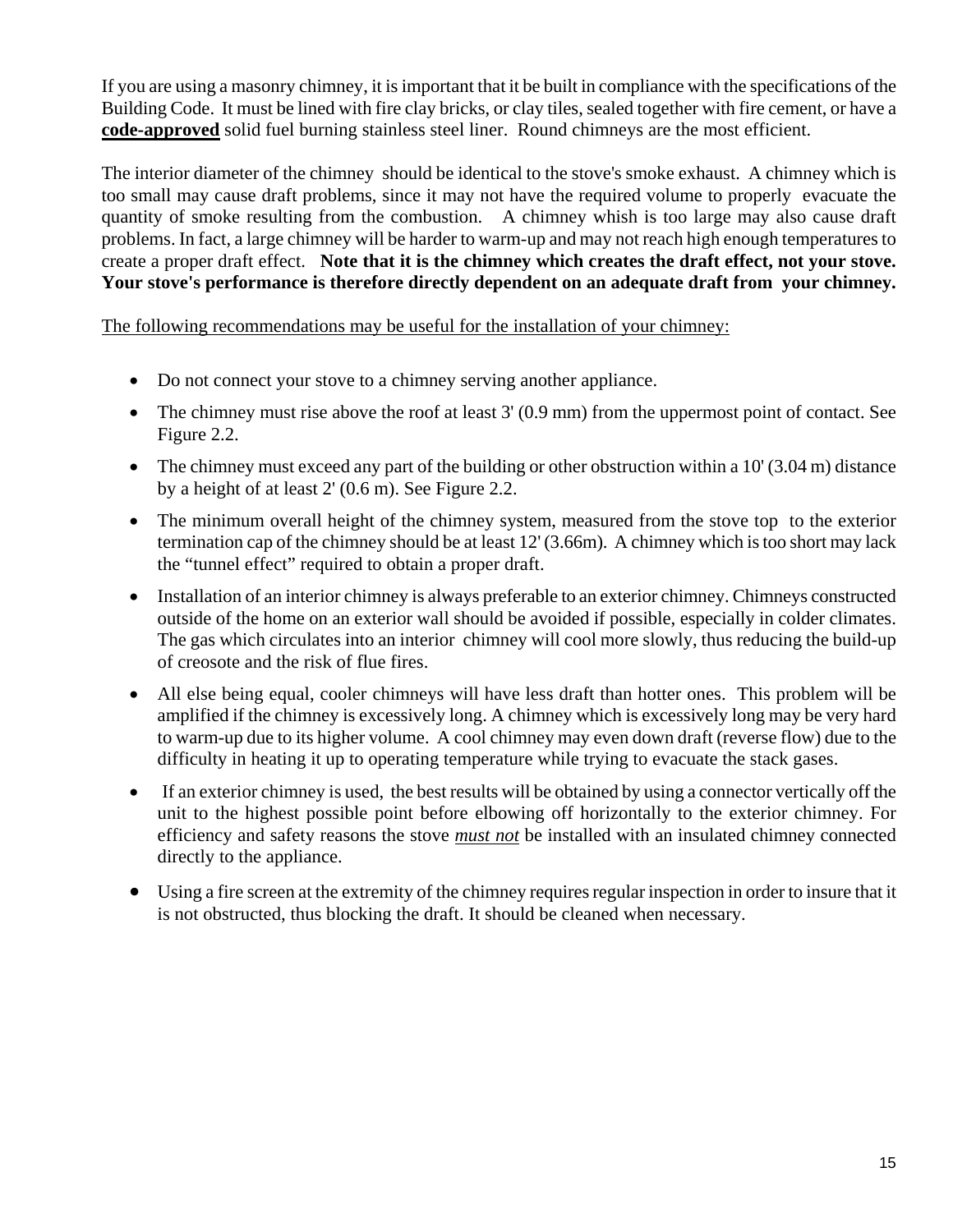

# **FIGURE 2.2 Minimum Height of the Chimney**

## **2.2.1 Step by step installation of your factory-built chimney**

The way to install your chimney may vary from one chimney manufacturer to another. The instructions contained in this manual are based on the recommendations of chimney manufacturers whose products are sold at many North American retailers of wood stoves and related heating accessories.

#### **Wall support system**

If your chimney must rise along an outside wall, you need to connect it to your stove through an adjacent wall. For this type of installation, the following items are normally required :

### **Chimney**

- Suitable lengths of chimney (enough to go up to your roof)
- An adjustable wall support
- A wall thimble
- An adequate number of wall bands (one for every 8 feet of chimney, excluding the roof portion)
- A stove pipe adapter
- One insulated tee & plug
- A roof flashing kit (if necessary)
- A chimney cap.
- Roof guys (if required)

#### **Stove pipe**

- An adequate number of stove pipe sections (24 gauge)
- $\bullet$  A 90 $^{\circ}$  elbow

#### **Typical installation through the wall**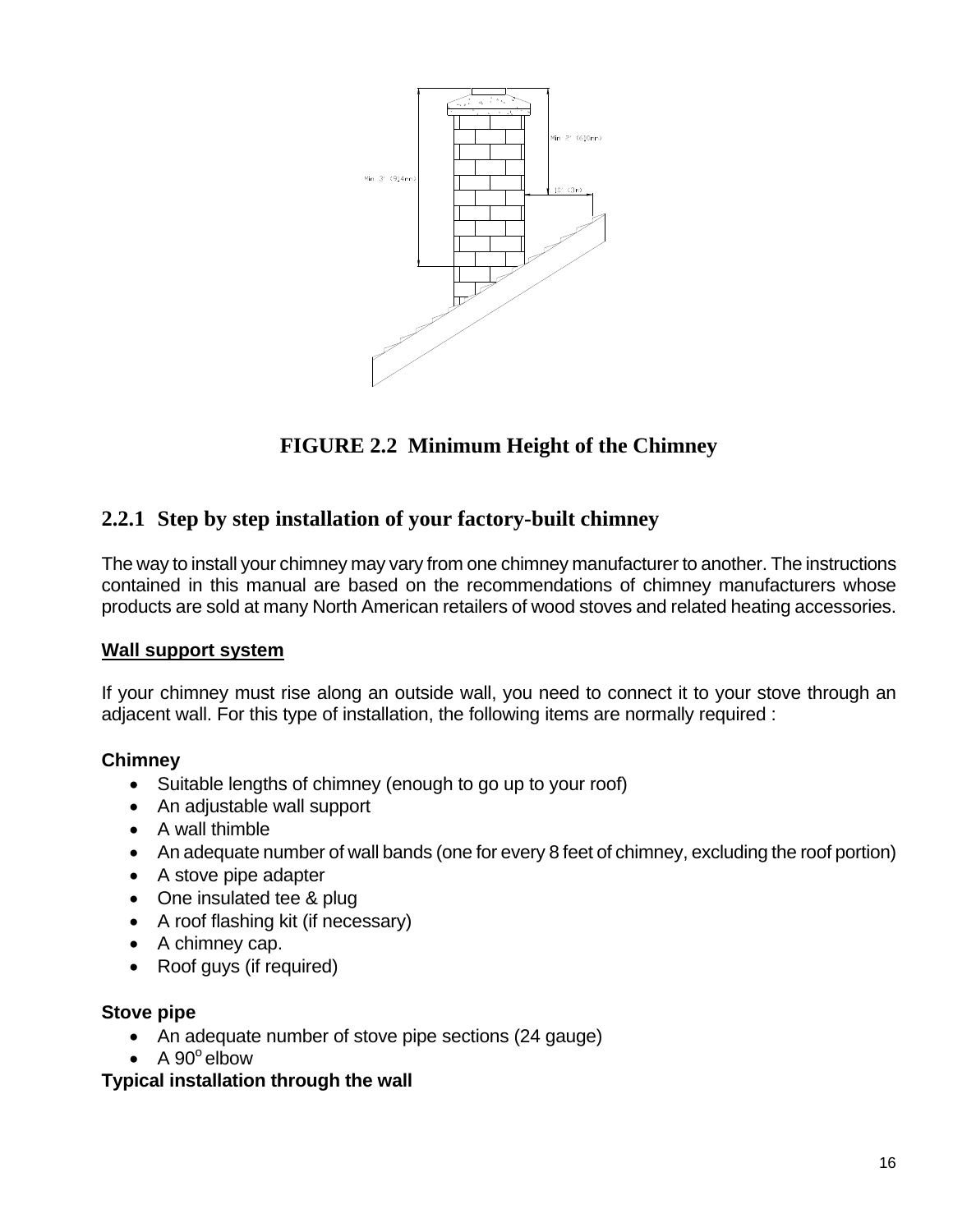

**FIGURE 2.2.1 (A) Typical installation through the wall** 

1- Start by positioning your stove where you would like it to go, taking into account the minimum clearances to combustible material. You will then be able to determine where the chimney will pass through the wall. You will probably have to adjust the stove position slightly to ensure that your chimney will run between the studs. You can use a stud finder to locate the studs. Use a spoke saw or jig saw to cut a hole, remembering that you need to maintain a clearance of 2 inches between the chimney and any combustible materials. For concrete walls, cut a hole slightly larger than the outer diameter of the chimney.

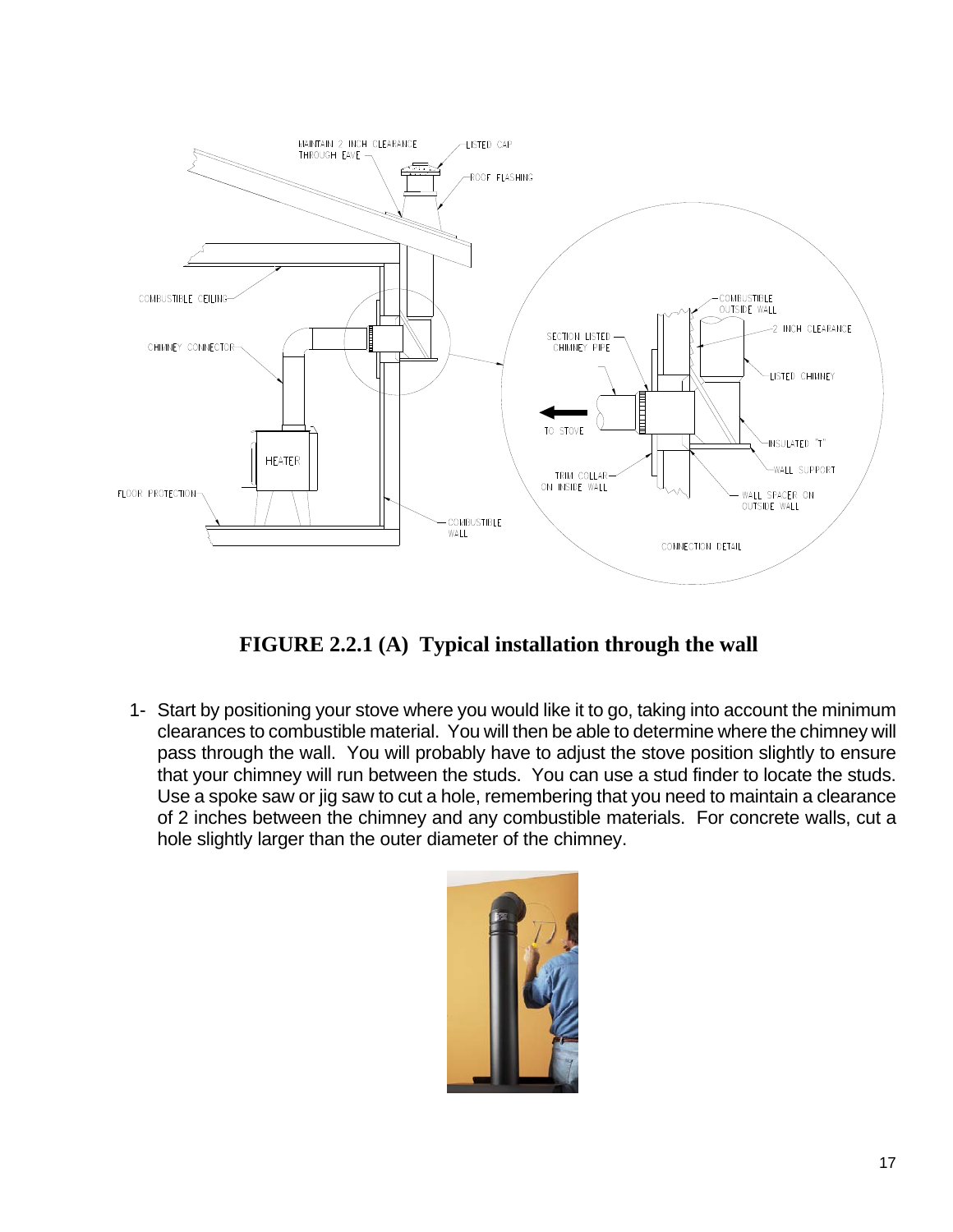2- Once the opening completed, you need to frame in the area to allow for the installation of a wall thimble. A wall thimble is not required for installations through concrete walls.



3- You must first secure the wall thimble into the exterior wall surface. Then, do the same inside and fasten the trim plate.



4- Then, from outside the building, slide a short chimney length (attached to the tee) through the wall thimble. The chimney must extend at least 3 inches into the living space where it attaches to the stove pipe.



5- You can now install the wall support. Simply slide the wall support up to the tee, ensuring that the adapter on the support engages with the female coupler on the bottom of the tee. When the wall support is level and properly positioned, you can use lag bolts to secure it into the wall studs. To complete the installation, install an insulated tee plug below the wall support.





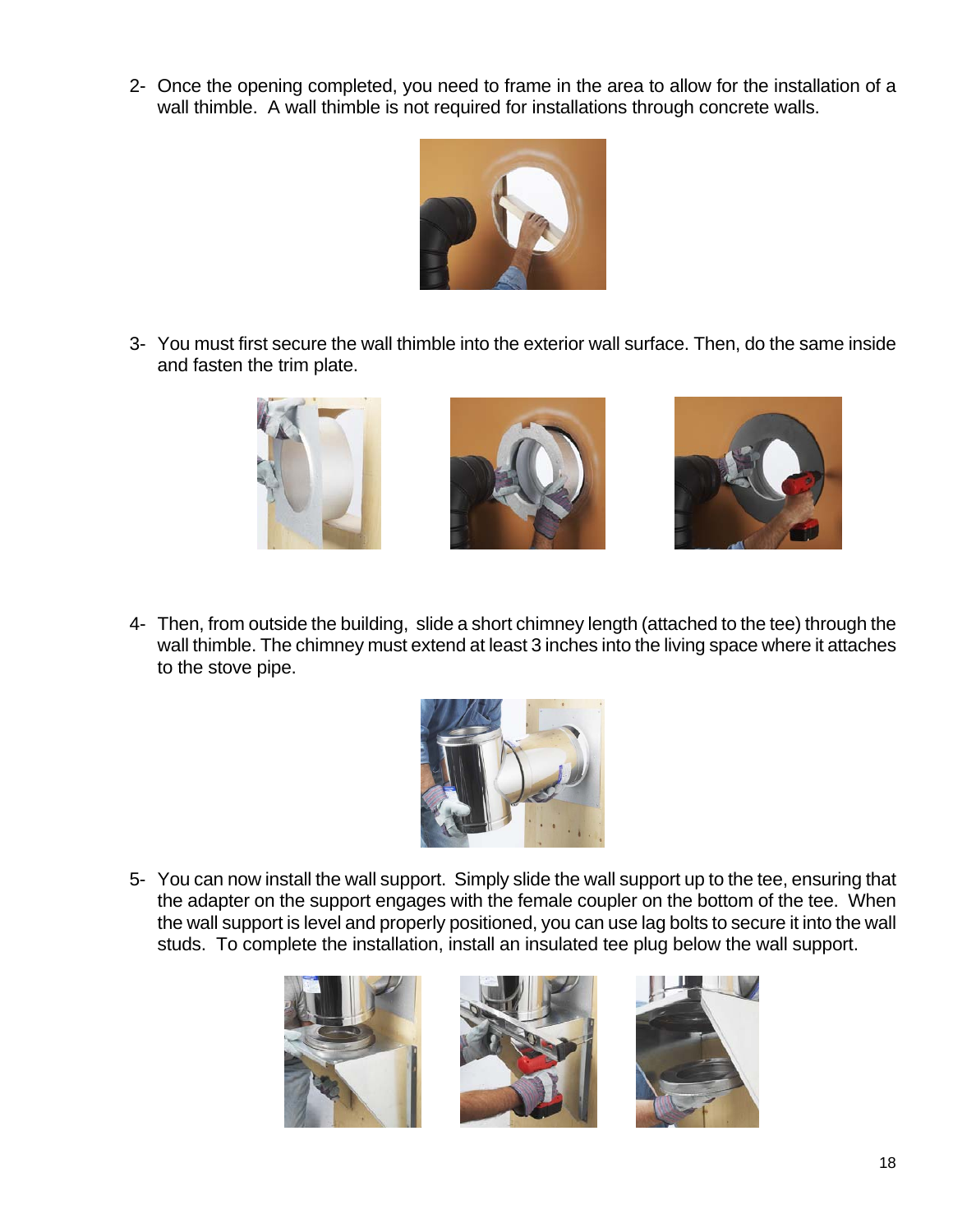6- You can start to add chimney sections. We recommend that you also use locking bands to secure all connections. You will need to secure the chimney to the house using wall bands. Wall bands wrap around the chimney and then attach to the wall. Install the first one 3 feet above the wall support. Then, you will need another band for each 8 feet of chimney. *Note: if your chimney must be installed through your soffit, install a roof flashing above and finishing plate below where the roof is cut. Consult the following section called "CEILING SUPPORT SYSTEM" for more details.*



7- Authorities require that the chimney extend not less than 3 feet above the highest point where it passes through the roof of a building and not less than 2 feet above any portion of the building within 10 feet. If the chimney extends more than 5 feet above the roof deck, roof guys with telescoping legs and draw bands are required.



8- Finally, twist on your rain cap and you can head back inside.

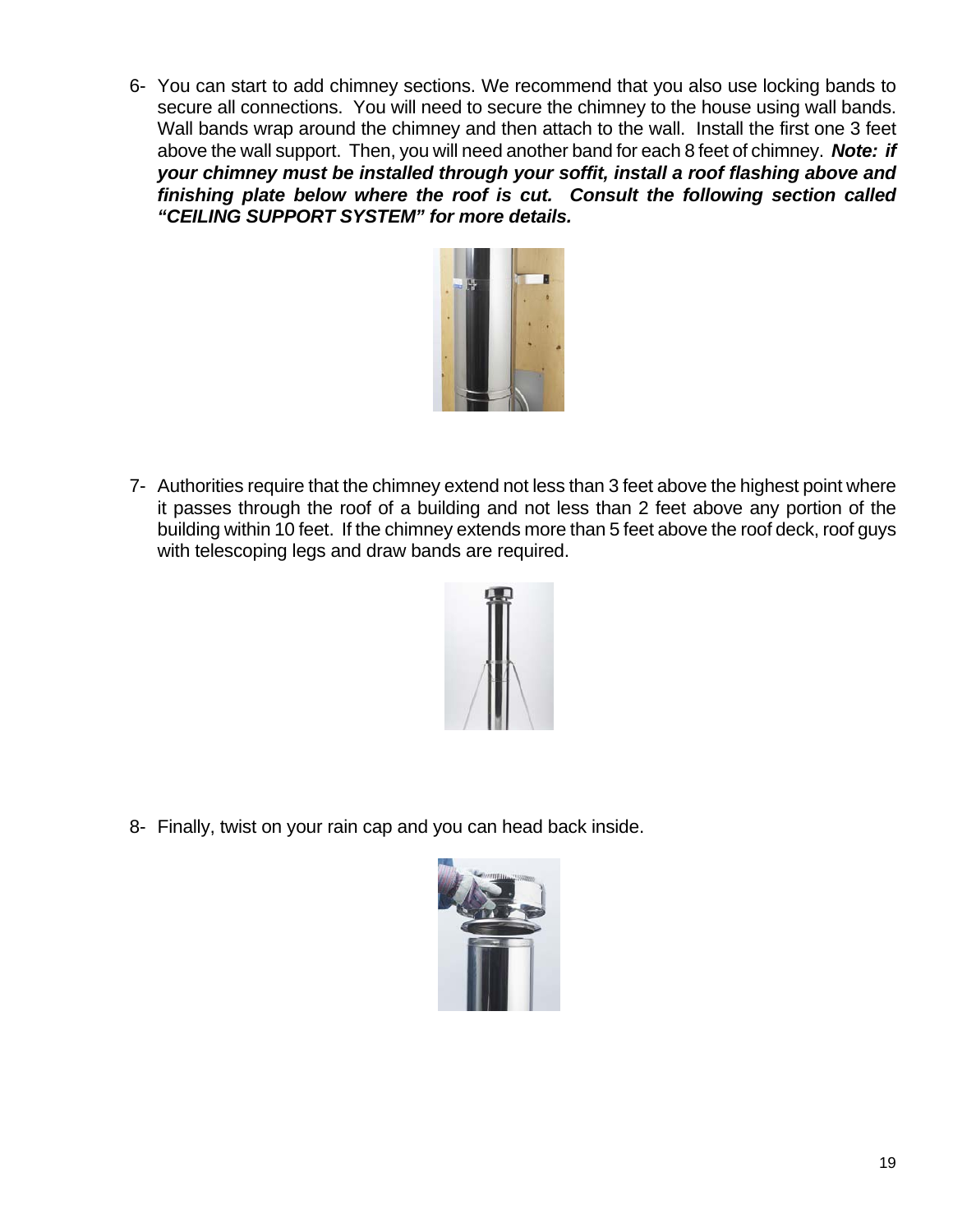9- You are now ready to connect your chimney to your stove. Simply install the inter-connecting stove pipe between the stove pipe adapter and the stove. You can follow the instructions in the following section (section 2.3) of this manual called « CHIMNEY CONNECTOR».



### **Ceiling support system**

If your chimney must rise inside the house and go through the ceiling, you need to connect it to your stove at the ceiling level. For this type of installation, the following items are normally required :

### **Chimney**

- An adequate number of chimney sections (enough to go up to your roof)
- A ceiling support kit with stove pipe adapter
- An attic insulation shield
- A roof flashing kit
- A chimney cap
- A chimney cap with spark arrester (for manufactured (mobile) home installation)
- Roof guys (if necessary)

### **Stove pipe**

• Suitable lengths of stove pipe (24 gauge)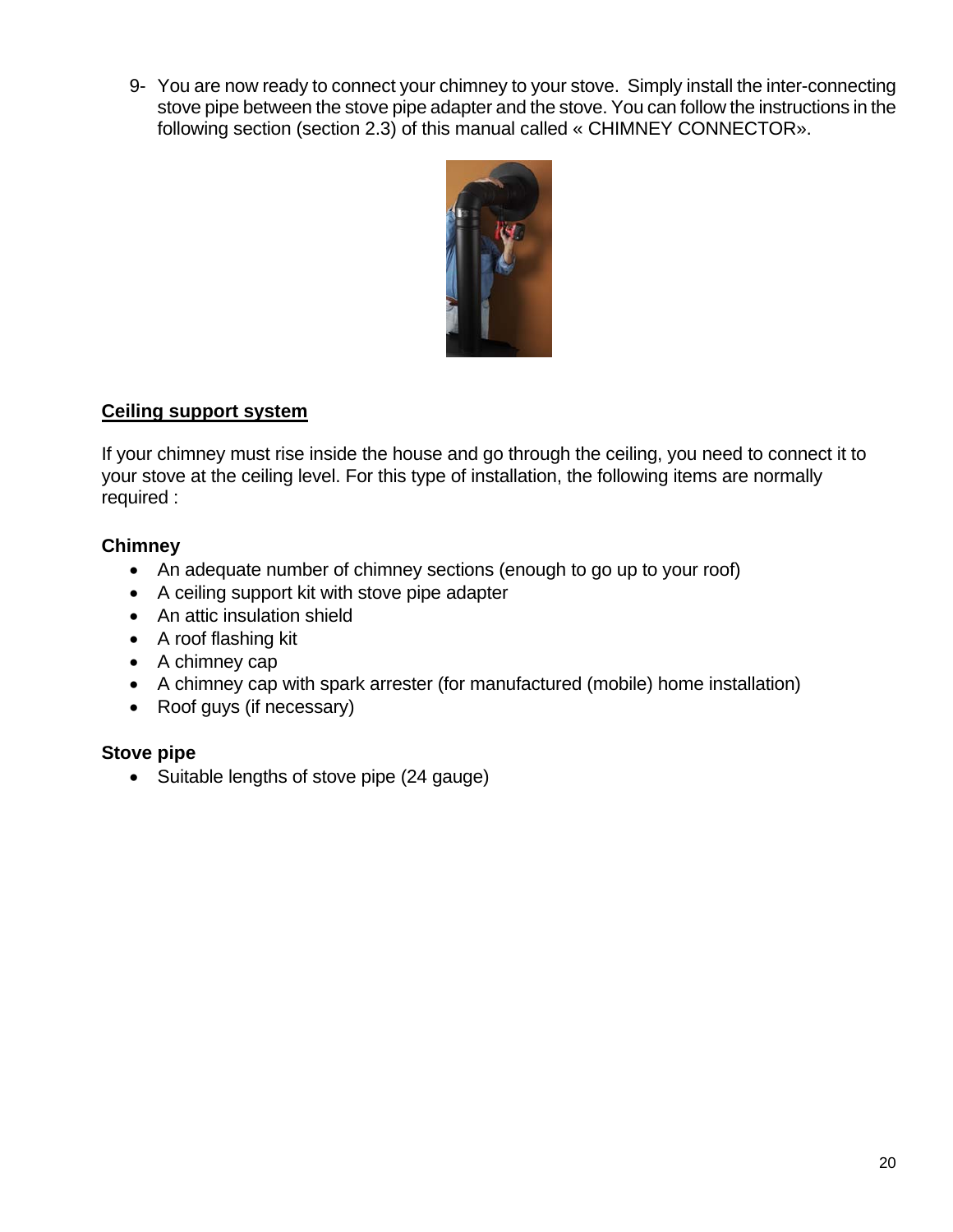## **Typical installation through the ceiling**



**FIGURE 2.2.1 (B) Typical Installation Through the Ceiling** 

1- Place your stove where you would like it located and use a plumb line to mark the ceiling directly above your stove flue. You will probably have to adjust this position slightly to ensure that your chimney will run between the joists. You can use a stud finder to locate the joists. You also need to take into account the minimum clearances to combustible materials. After you have determined where the chimney will go through the ceiling, use a spoke saw or power jig saw to cut a hole, remembering that you need a minimum 2-inch clearance between the chimney and any combustible materials. Depending on whether you have a one or two story structure, you will need to cut a matching hole through the floor of the attic or second floor living space.

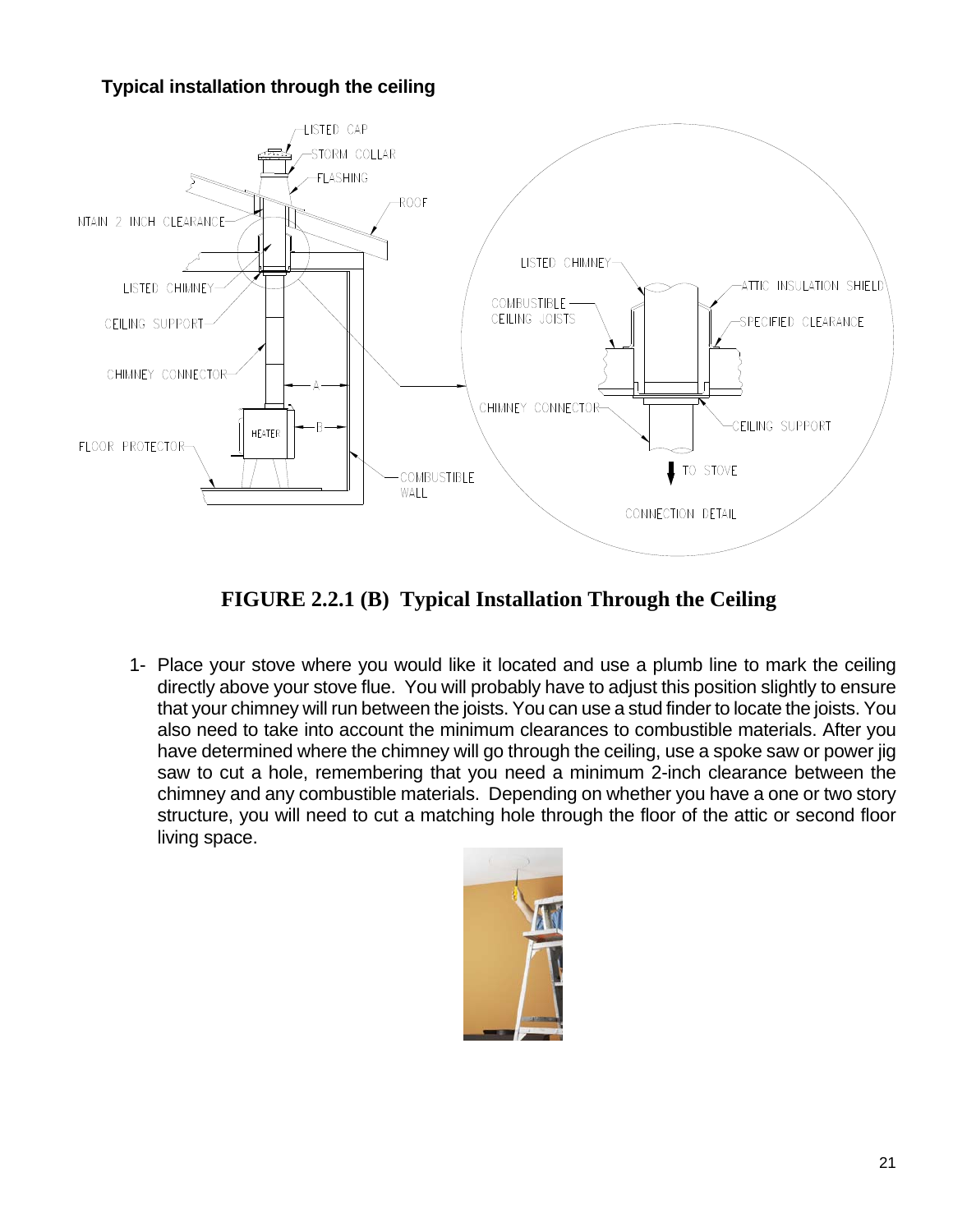2- Before you install the ceiling support, you need to frame the area.



3- To install the ceiling support, just slide the assembly into the framed opening from below. Once you ensure that the finishing plate is flush with the underside of the ceiling and assembly is level, secure it with screws.



4- Once the support is secure, you can begin to assemble the chimney by lowering the first section into the support. Make sure that the male coupler is pointing upwards, as indicated by the arrow on the chimney label.



5- Then, from beneath the support, insert the stove pipe adapter and twist-lock it into place.

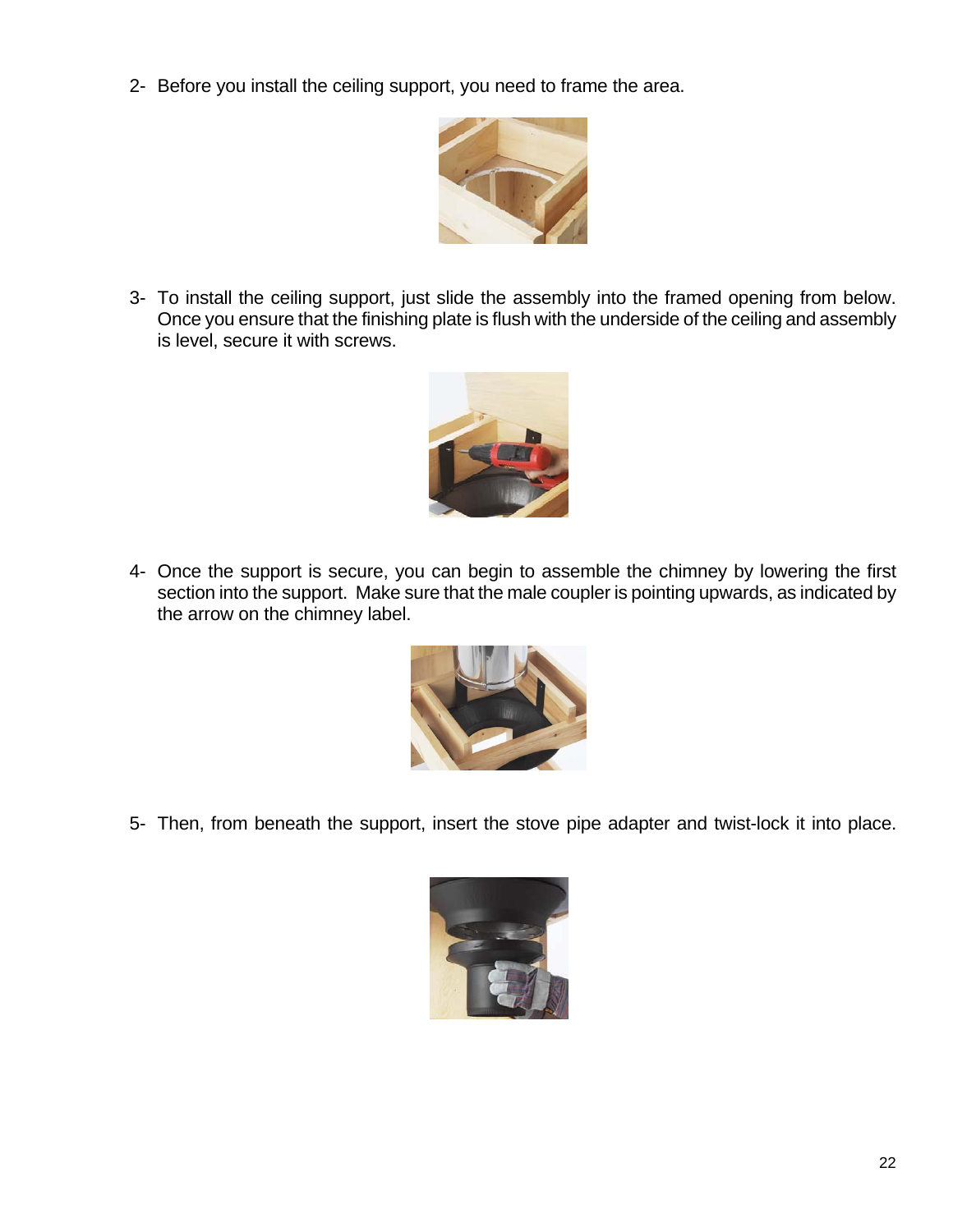6- Now, you can add additional chimney sections. Continue adding chimney lengths until a height of about 2 feet below the next ceiling level. An attic insulation shield must be installed where a chimney passes from a lower living space into an upper living space or attic space. It is designed to keep insulation materials away from the chimney. A second attic insulation shield must be installed if your chimney passes from a lower living space into an upper living space. As wee, you must enclose all sections of the chimney where is passes through a living space. Elbows (15 $^{\circ}$  or 30 $^{\circ}$ ) are used when you need to offset your chimney to clear an obstruction or to avoid having to cut joists.



7- Once you have cut through your roof and framed the joists, it is time to work outdoors. Authorities require that the chimney extend not less than 3 feet above the highest point where it passes through the roof of a building and not less that 2 feet above any portion of the building within 10 feet. You will need to install a roof flashing. The roof flashing slides over your chimney pipe and goes under your shingles. Once you have done that, check that everything is plumb, and nail the flashing into the roof deck. Seal the joint between the shingles and the plate with silicone.



8 Next, slide the storm collar down the chimney until it contacts the flashing. Tighten the nut and bolt and seal the collar to the chimney with a waterproof, non-combustible silicone sealant. Finally, twist on your rain cap and you can head back inside. If the chimney extends more than 5 feet above the roof deck, roof guys with telescoping legs and draw bands are required.





9 You are now ready to connect your chimney to your stove. Simply install the inter-connecting stove pipe between the stove pipe adapter and the stove. You can follow the instructions in the following section (section 2.3) of this manual called « CHIMNEY CONNECTOR».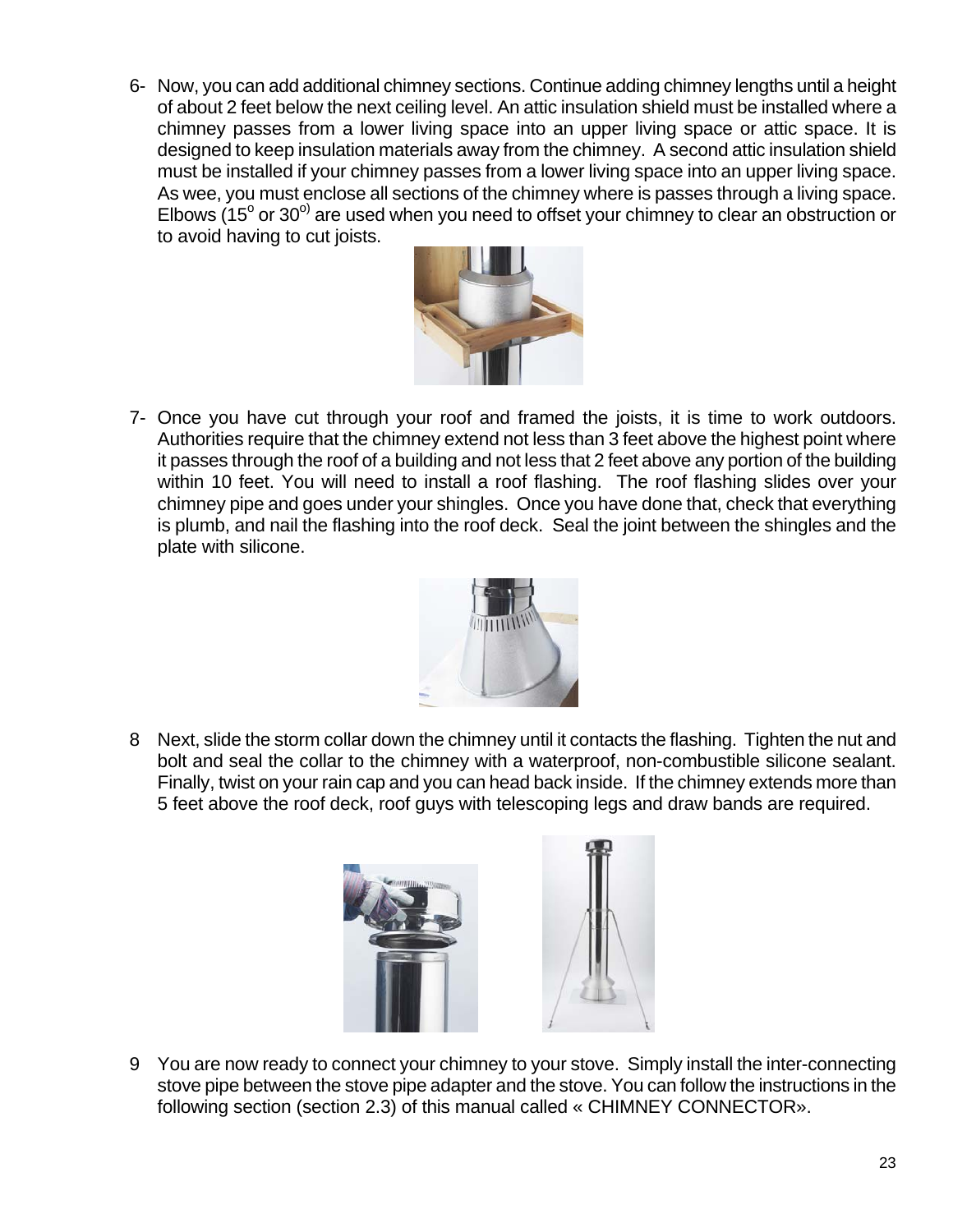## **2.2.2 Typical installation through an existing masonry chimney**

You can also install your stove using your existing masonry chimney. To do so, follow the guidelines below. You may want to use a factory-built thimble, on construct your own brick thimble. If you are using a masonry chimney, it is important that it be built in compliance with the specifications of the Building Code in your region. It must normally be lined with fire clay bricks, metal or clay tiles sealed together with fire cement. (Round flues are the most efficient). In this type of installation, the heater must be connected to a codeapproved masonry chimney with a flue liner.

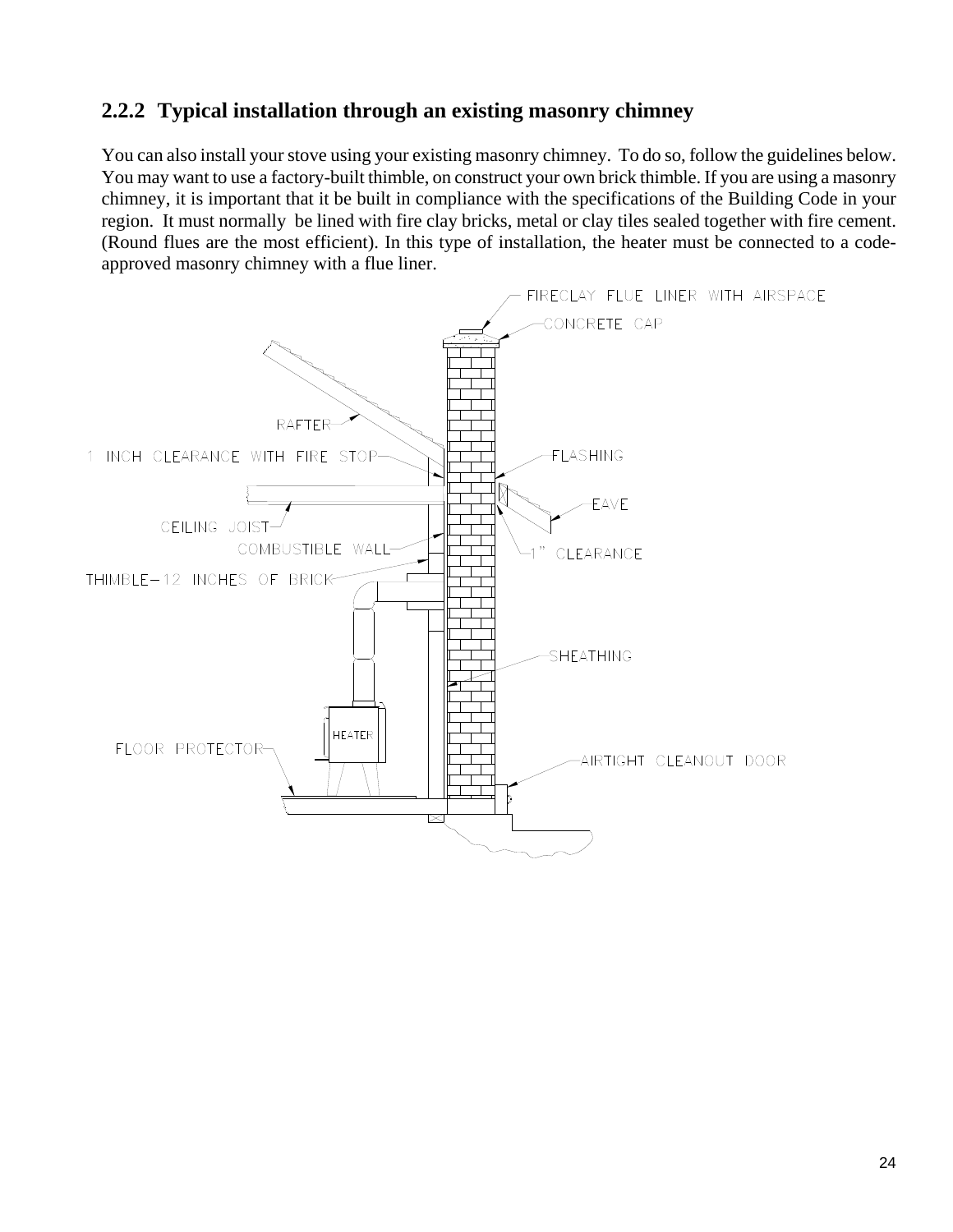**FIGURE 2.2.2 (A) Typical Installation Through an Existing Masonry Chimney**

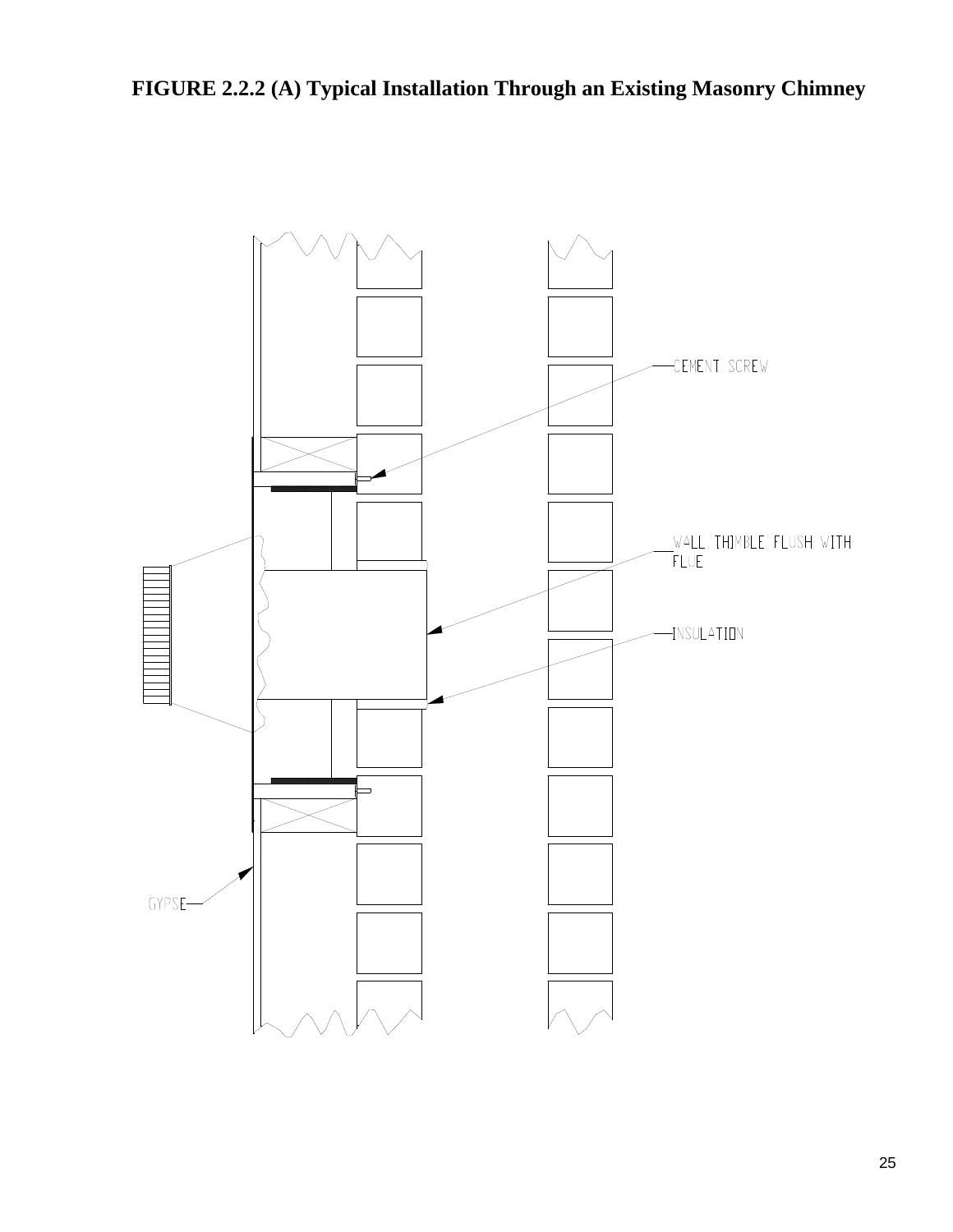

**FIGURE 2.2.2 (C) Brick Thimble**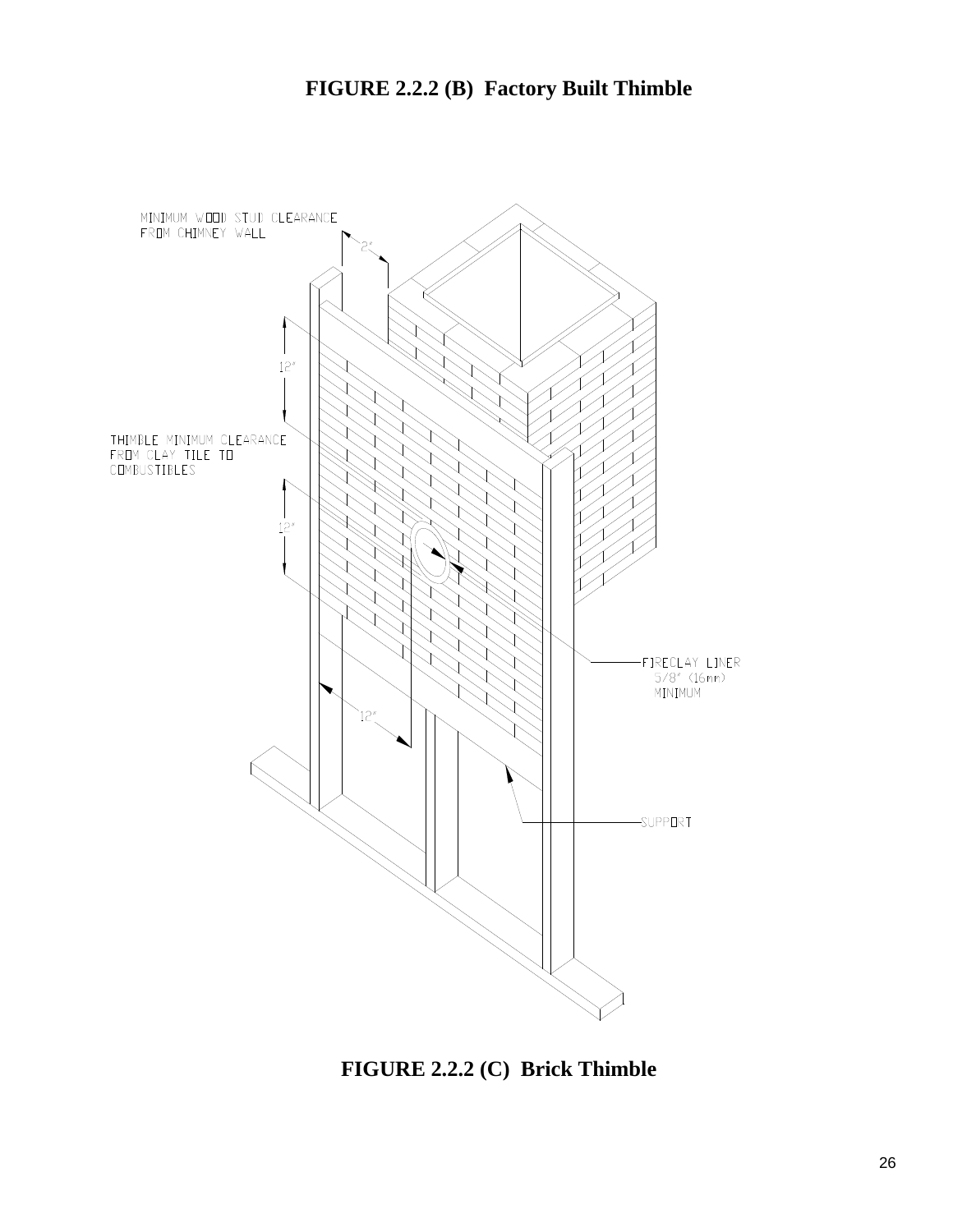# **2.3 CHIMNEY CONNECTOR**

Your chimney connector (commonly called stove pipe) and chimney must have the same diameter as the stove's exhaust outlet. The stove pipe must be made of aluminized or cold roll steel with a minimum 24 gauge thickness (0.021" or 0.53 mm). It is strictly forbidden to use galvanized steel.

The following recommendations may be useful for the installation of your chimney connector:

- Your chimney connector should be assembled in such a way that the male end (crimped) faces down to prevent creosote dripping outside the joints. Attach each of the sections to one another with three equidistant metal screws. Also use three equidistant metal screws to attach the connector to the stove's exhaust collar. See Figure 2.3 (A) and Figure 2.3 (B).
- The pipe must be short and straight. All sections installed horizontally must slope at least 1/4 inch per foot, with the upper end of the section toward the chimney. See Figure 2.3 (B).
- To insure a good draft, the total horizontal length of the connector should never exceed 8' to 10' (2.4) to 3.04 m). In the case of vertical installation, the total length of the connector can be much longer and connected without problem to the chimney at the ceiling level.
- There should never be more than two 90 degrees elbows in the whole connector and chimney system. Never start with a 90<sup>°</sup> elbow. Always go up vertically for at least 2 feet from the flue spigot before using a  $90^{\circ}$  elbow.
- The connector must not pass through any combustible material, nor may it pass through a concealed space (such as an attic, roof space, or closet). If passing through a wall, ceiling, or into a masonry chimney, use either chimney components listed for that specific use, or means acceptable to local authorities having jurisdiction over the installation.
- Installation of a "barometric draft stabiliser" (fireplace register) on a connector is not recommended.
- Furthermore, installation of a draft damper is prohibited. Indeed, with a controlled combustion wood stove, the draft is regulated upon intake of the combustion air in the stove and not at the exhaust.



**FIGURE 2.3 (A) Connecting Sections**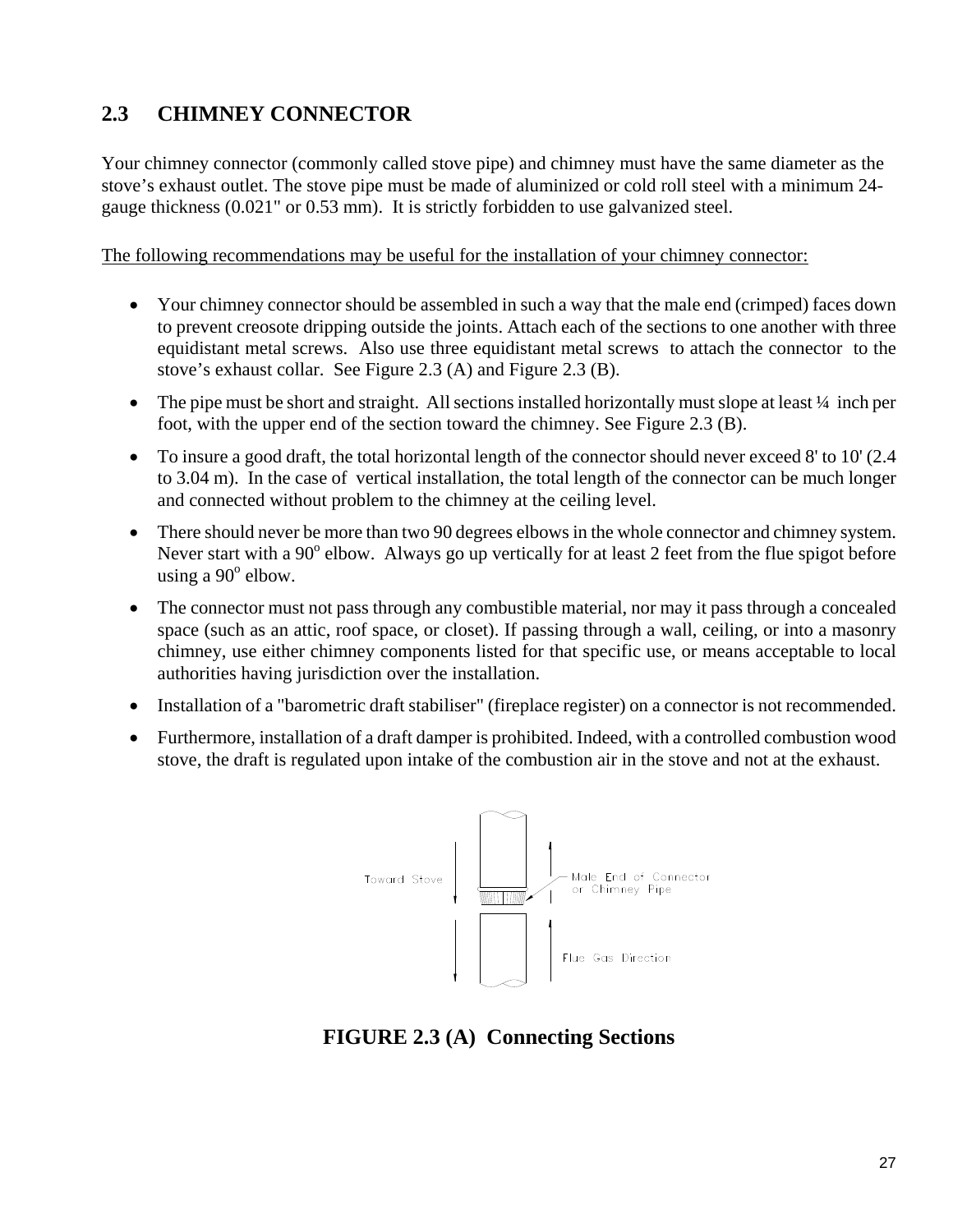

**FIGURE 2.3 (B) Minimum Slope** 

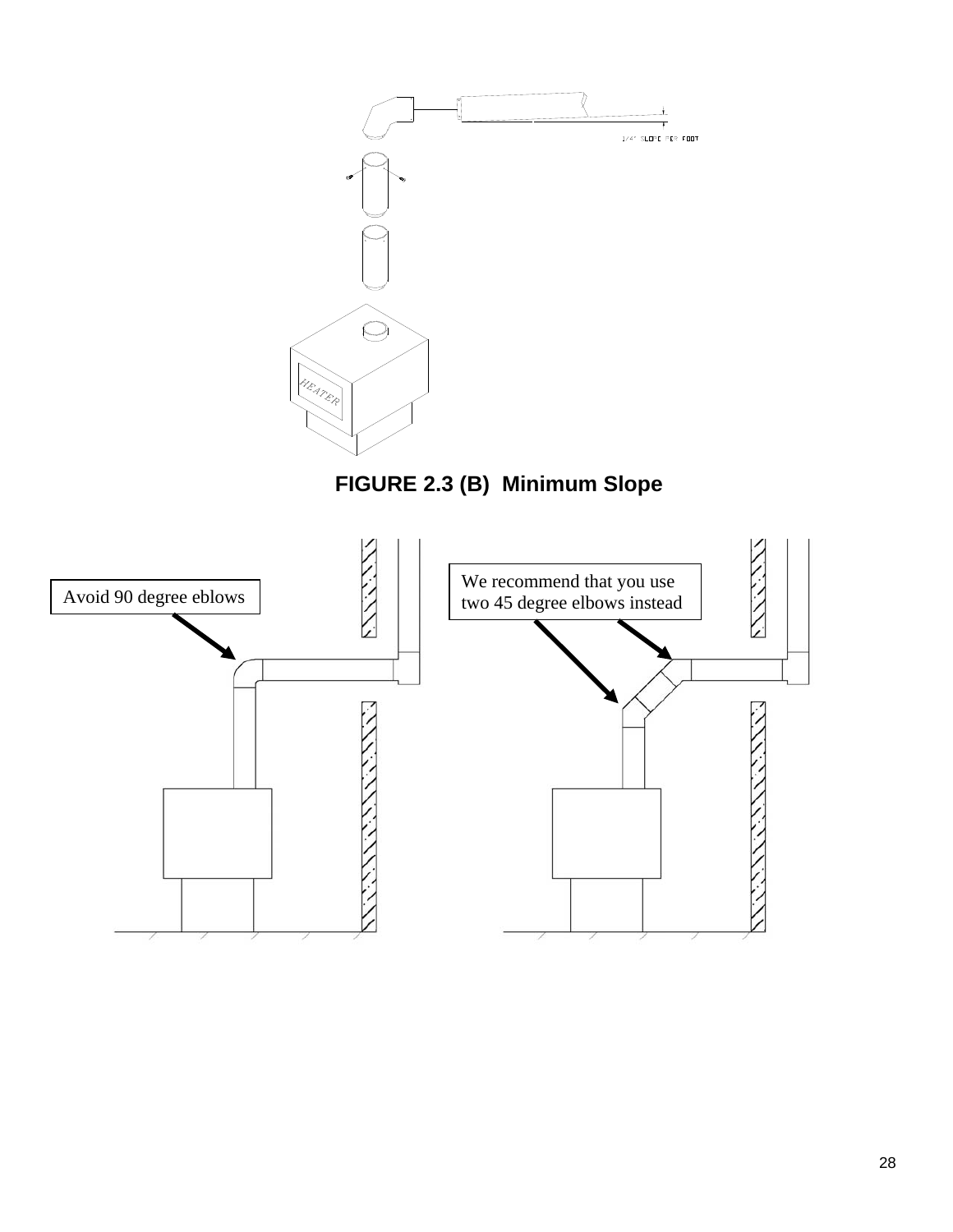## **2.4 DRAFT**

Your Osburn 1500 stove's performance will be optimised if it is installed with a chimney (flue) system that provides an adequate draft. The draft is the force that moves air from the appliance up through the chimney and is predominantly affected by the height and diameter of the chimney, as well as the stack temperatures of the stove. If you test the draft using a pressure gauge, the reading should be between .05 - .07 inches of water column (w.c.) at a medium-high fire. A draft measure of less than .03" w.c. will cause operational difficulties while too much draft (greater than .10" w.c.) will result in over-firing of the stove. This can result in excessive operating temperatures. If this is the case, a manual damper may be installed in the vertical chimney connector to help reduce excessive draft.

## **2.5 OUTSIDE COMBUSTION AIR**

It is recommended to install 4'' outside air intake in the room where the stove is located or nearby.

The following are signs that a fresh air kit may be required:

- Your stove does not draw steadily, smoke rollouts occur, wood burns poorly, or back-draft occurs whether or not there is combustion present.
- Existing fuel-fired equipment in the house, such as fireplaces or other heating appliances, smell, do not operate properly, suffer smoke rollouts when opened, or back-draft occurs whether or not there is combustion present.
- Opening a window slightly on a calm (windless) day alleviates any of the above symptoms.
- The house is equipped with a well-sealed vapour barrier and tight fitting windows and/or has any powered devices that exhaust house air.
- There is excessive condensation on windows in the winter.
- A ventilation system is installed in the house.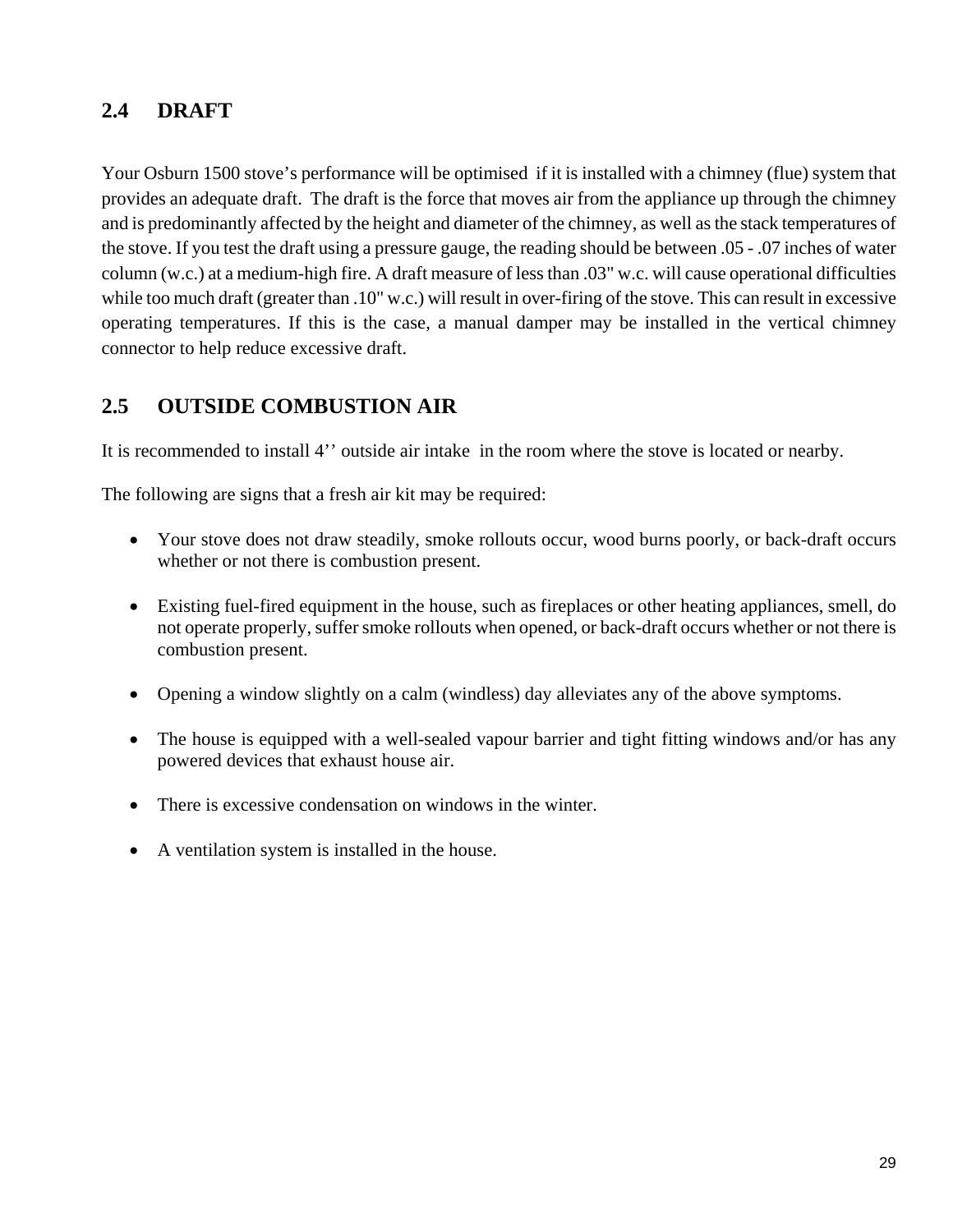# **2.6 THE BENEFITS OF YOUR BLOWER (FAN)**

A blower is installed at the back of your Osburn 1500 stove. This is necessary if you wish to redistribute into a room the heat trapped at the back of your stove. By forcing hot air toward the front, the blower enables you to extend the radiation and convection power of your stove.

*NOTE: ENSURE THE FAN CORD IS NOT IN CONTACT WITH ANY SURFACE OF THE STOVE TO PREVENT ELECTRICAL SHOCK OR FIRE DAMAGE. DO NOT RUN CORD BENEATH THE STOVE***.**

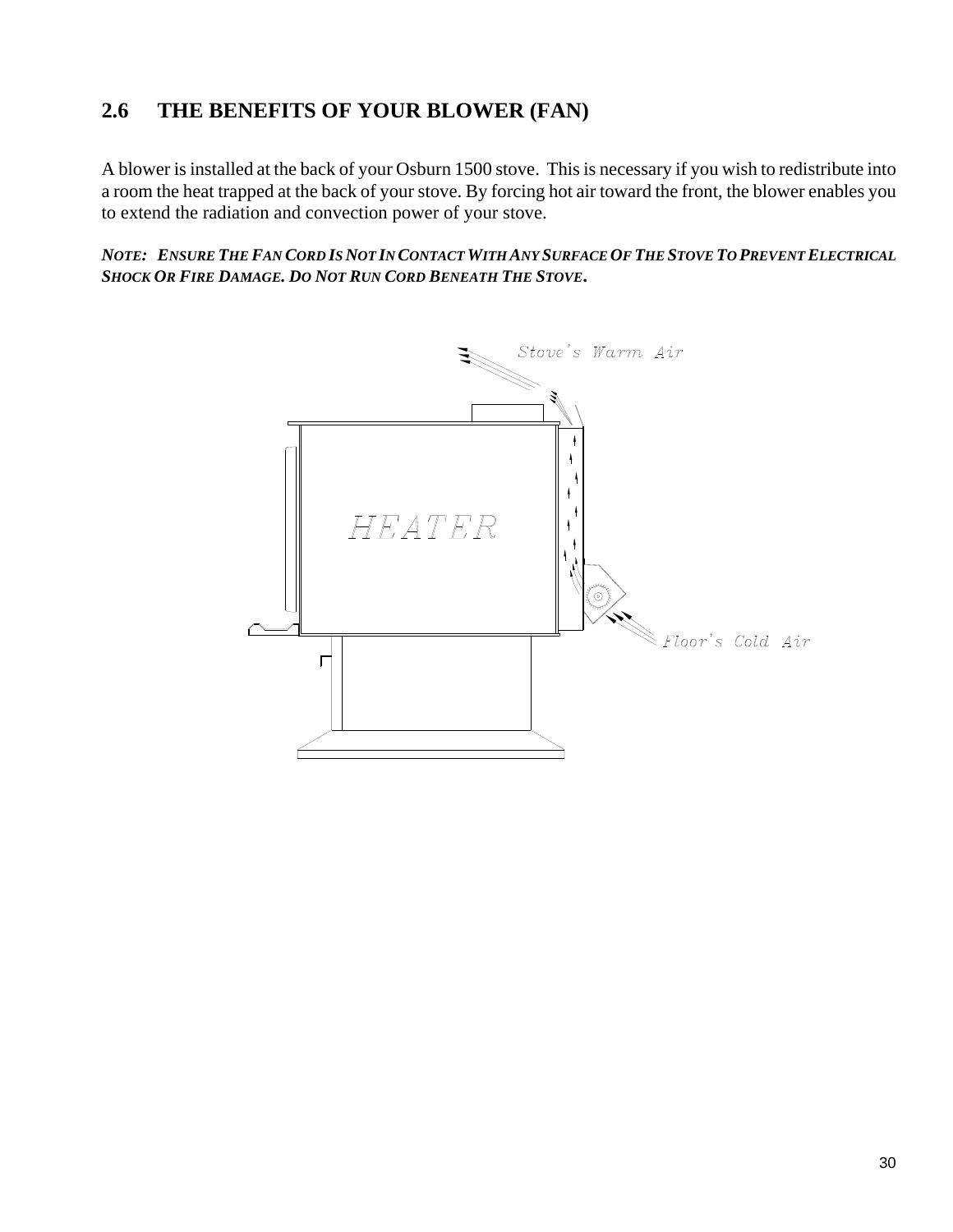# **SECTION 3.0 OPERATION**

#### **Keep these instructions for future reference.**

#### **WARNING:**

- ANY MODIFICATION OF THE APPLIANCE THAT HAS NOT BEEN APPROVED IN WRITING BY THE TESTING AUTHORITY IS CONSIDERED AS BREACHING **CSA B365** (CANADA), AND **ANSI NFPA 211** (USA).
- DO NOT USE FLAMMABLE LIQUIDS OR AEROSOLS TO START OR REKINDLE THE FIRE.
- . DO NOT USE FLAMMABLE LIQUIDS OR AEROSOLS IN THE VICINITY OF THIS APPLIANCE WHEN IT IS OPERATING.
- DO NOT STORE FUEL WITHIN HEATER INSTALLATION CLEARANCES.
- OPEN AIR CONTROL (AND DAMPER WHEN FITTED) BEFORE OPENING FIRING DOOR.
- THIS STOVE IS NOT DESIGNED TO BE USED WITH THE DOOR OPEN. THE DOOR MAY BE OPEN ONLY DURING LIGHTING PROCEDURES. NEVER LEAVE THE STOVE UNATTENDED WHEN THE DOOR IS OPEN.
- **HOT WHILE IN OPERATION, KEEP CHILDREN, CLOTHING AND FURNITURE AWAY. CONTACT MAY CAUSE SKIN** BURNS. **WEAR GLOVES TO OPERATE YOUR STOVE.**

## **CAUTION**

- THIS APPLIANCE SHOULD BE MAINTAINED AND OPERATED AT ALL TIMES IN ACCORDANCE WITH THESE INSTRUCTIONS.
- THE USE OF SOME TYPES OF PRESERVATIVE-TREATED WOOD AS A FUEL CAN BE HAZARDOUS.

# **3.1 SAFETY INFORMATION**

- This stove is designed for safe operation *WHEN BURNING WOOD ONLY*. Altering or modifying the unit or installation without proper authorisation will void the certification, warranty, and safety listing, and may result in a safety hazard.
- For safety reasons, never leave the unit unattended with the door open or ajar. An open door, and especially a door partially open or cracked, if left for longer than required for good ignition can potentially result in unsafe chimney temperatures, and if left unattended, in hot embers or ignited fuel falling out of the unit. Prolonged door open operation is not necessary provided the unit has been properly installed and dry kindling is used to start the fire.
- Do not abuse the unit, either by over firing or by using wood or combustibles with salt content, or harmful chemicals. Misuse is not covered by warranty.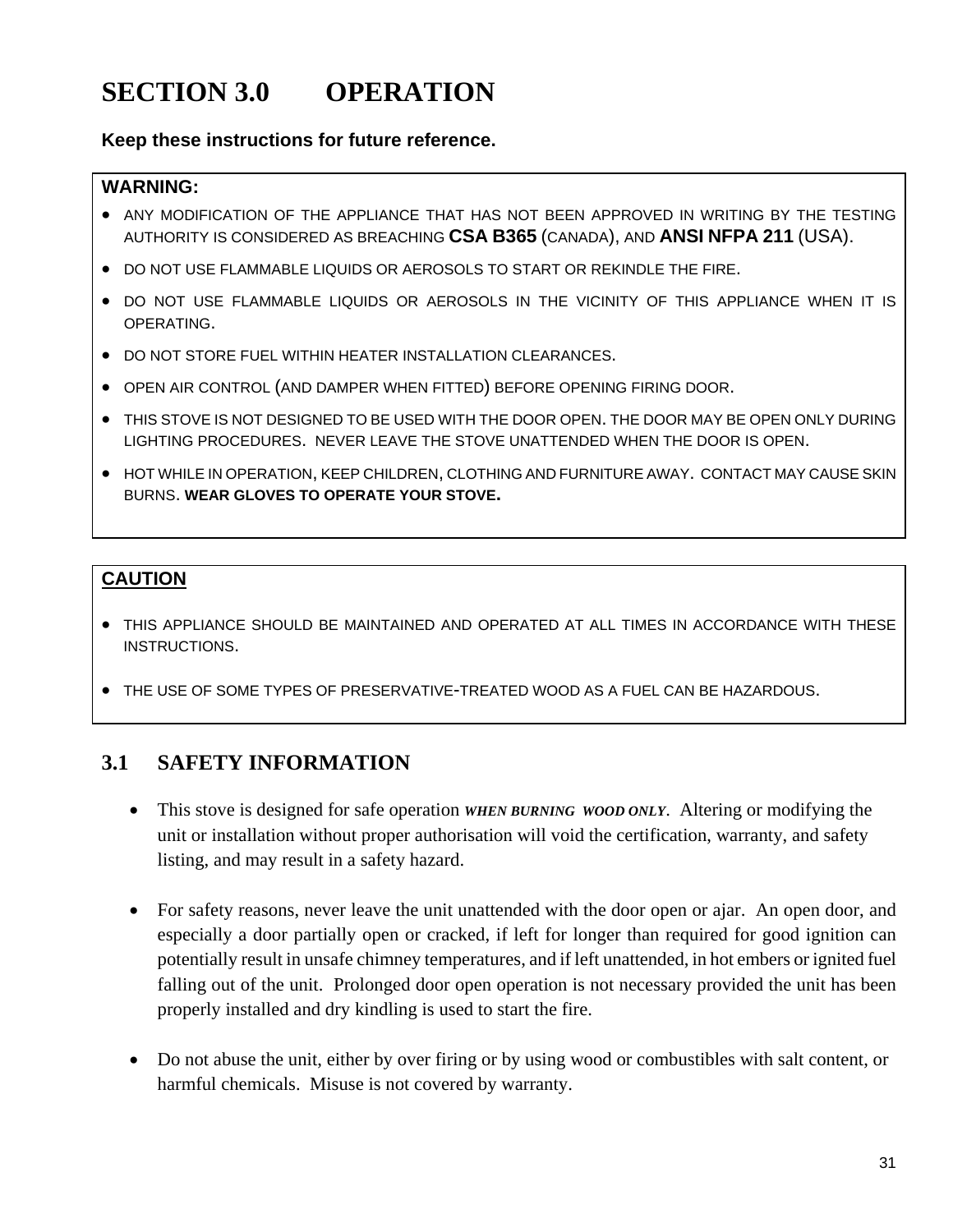- Even though your Osburn 1500 has been specifically designed and tested to prevent smoke spillage, always open the door slowly as this will minimise the likelihood of smoke spillage or a back draft of flame or smoke into the room.
- Never use gasoline type lantern fuel, kerosene, solvents, charcoal lighter fluid, or inflammable liquids to start or "freshen up" a fire in the stove. Keep all such liquids well away from the stove while it is in use.
- All stove surfaces become very hot during operation. Care is needed, especially with children, to avoid contact with those surfaces.
- Do not elevate the fire by means of grates.
- *CAUTION: DO NOT OVER FIRE THIS HEATER.* Do not burn fuel in the stove at a rate higher than that which will cause the ember bed level to exceed half the door opening height. We strongly recommend that you purchase a chimney (flue) thermometer. There are two types of thermometers: probe thermometers and magnetic thermometers (the later is also called "stove top thermometer"). If you are using a probe thermometer, make sure that the temperature does not exceed  $900^{\circ}F (482^{\circ}C)$ . If you are using a magnetic thermometer, make sure that the temperature does not exceed  $475^{\circ}$ F  $(246^{\circ}$ C). If the door handle of the stove becomes excessively hot to the touch, consider this to be an indication of over firing. Over firing can result in a safety hazard and can permanently damage the stove and chimney. This damage is not covered by the warranty.
- Although the ceramic glass is extremely durable under any normal use, a few precautions are required. Do not attempt to push logs further into the fire by using the door, as the glass may break if any solid object heavily contacts it.
- Never operate the stove with the door open, or cracked slightly open, except briefly during the lighting operation, and during refuelling. Leaving the door open continuously could seriously overheat the chimney and adjacent combustibles. Do not operate the stove if there is an abnormal air leakage into the stove, such as through deteriorated gaskets or cracked or broken glass. Do not operate the stove without a door gasket. Leakage can result in overheating, or in very airtight homes, could possibly cause smoking into the room. Smoke may contain carbon monoxide, which is poisonous, and in sufficient quantities, is a health hazard.

# **3.2 FUEL**

Fuel for the stove must not be stored closer than the required clearances to combustibles (heat sensitive materials). NEVER STORE WOOD IN THE ASH PAN COMPARTMENT.

Your Osburn 1500 stove is designed to burn *WOOD ONLY*. Do not burn coal, charcoal, or trash in the unit.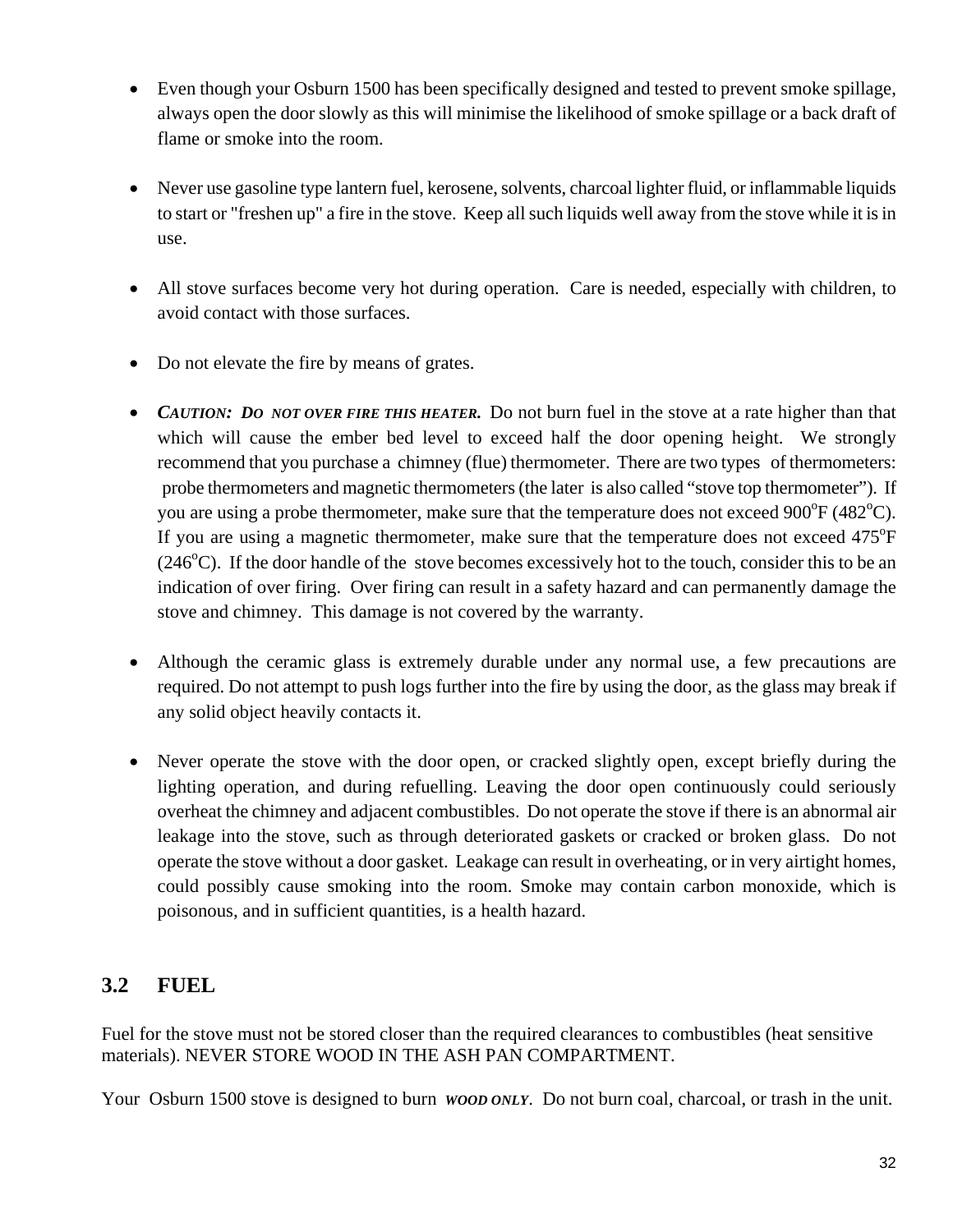Highly flammable items such as trash may ignite creosote in the chimney (flue), resulting in a chimney fire. Never burn salt wood, beach wood, chemically treated wood, or wood removed from salt water, since the deposits left will deteriorate the firebox. Damage caused by chemicals or salt is not covered under warranty.

Seasoned cord wood is recommended. Wood should be air dried in a covered and ventilated area for a minimum of six months (one year or more is recommended). This reduces the moisture content of the wood, resulting in a better stove performance. Wood species with moisture content of 20% or less are ideal. Dry, seasoned cord wood, can be distinguished from green wood by the cracks at each end of the logs. Wet or green wood will tend to cause the fire to smoulder, producing large amounts of creosote. Creosote buildup could result in a chimney fire. This wood will also prove difficult to keep burning properly, and fires will tend to go out. Green wood produces very little heat, and sometimes causes customers to think that the stove does not work.

Decayed wood or low-density wood has very little energy content or heating value, and will not burn satisfactorily for long periods of time. An example of the energy values of some common wood fuels *found un North America* is given in Table 3.2 below.

|                     | <b>Wood species</b> | <b>Energy yield</b><br>(millions of BTU/cord) |
|---------------------|---------------------|-----------------------------------------------|
|                     | Oak                 | 29                                            |
|                     | <b>Sugar Maple</b>  | 28                                            |
|                     | Beech               | 26                                            |
| High energy yield   | Yellow birch        | 25                                            |
|                     | Ash                 | 24                                            |
|                     | Elm                 | 23                                            |
|                     | Larch (Tamarack)    | 23                                            |
|                     | Red Maple           | 23                                            |
|                     | Douglas red fir     | 23                                            |
| Medium energy yield | Silver birch        | 22                                            |
|                     | Alder               | 18                                            |
|                     | Poplar              | 17                                            |
|                     | Hemlock             | 17                                            |
|                     | Spruce              | 17                                            |
|                     | Pine                | 17                                            |
| Low energy yield    | <b>Bass</b>         | 16                                            |
|                     | Fir                 | 13                                            |

*Data provided by Energy, Mines and Resources – Canada* 

## **TABLE 3.2 Energy yield for wood species**

## **3.2.1 The use of manufactured logs**

There are numerous types of manufactured logs sold on the market. You must be very careful with this type of product. Many brands of manufactured logs contain chemical additives. DO NOT BURN ANY MANUFACTURED LOGS CONTAINING CHEMICAL ADDITIVES. If you do, you may damage your stove and void the warranty. Logs containing chemical additives burn a lot hotter and were designed for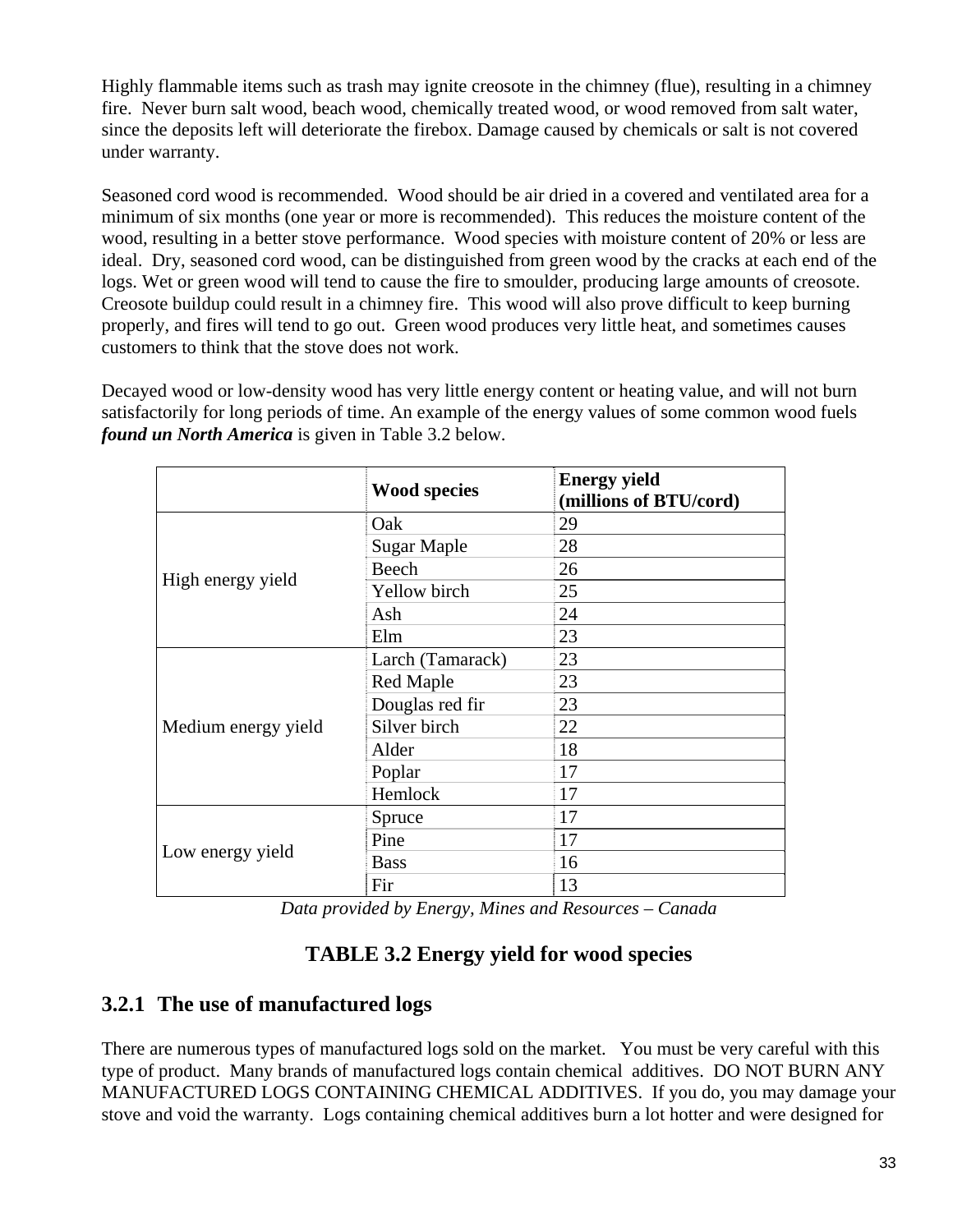decorative fireplaces. Decorative fireplaces generally have larger, cooler, and less air-tight fireboxes. Your Osburn 1500 stove, on the other hand, has a smaller, completely sealed firebox which attains much higher temperatures. It is therefore not designed to support excessive heat caused by the addition of chemicals in manufactured logs. Manufactured logs made of 100% wood residues do not cause any threat to your stove. You must however be careful. Manufactured logs typically release a much larger heat output over a short period of time. Therefore, you cannot place a large quantity of such logs into your stove, like you would with regular cord wood. Start with one log, and gradually increase the load to 3 or 4 logs and see how your stove reacts. Use a chimney (flue) thermometer and make sure that temperatures remain within the normal operating range.

## **3.2.2 Simple wood moisture test**

Add one large piece of wood to the top of an established fire. If it starts to burn on three sides within one minute, it is dry and seasoned and right for burning. If it turns black and starts to burn in about three minutes or more, it is damp. If it turns black and does not start burning until five minutes or more, it is green and wet. If it hisses at any time, the wood is soaked and will not burn until the excess of moisture is boiled away.

# **3.3 NOTES ABOUT FIRST FIRING**

The fresh paint on your stove needs to be cured to preserve its quality. Once the fuel load is properly ignited, only burn small fires in your stove for the first four hours of operation. Never open the air control more than necessary to achieve a medium burn rate. Make sure that there is enough air circulation while curing the stove. Open one or more windows. The odours can be smelled during the 3 or 4 first fires. Never start your stove outside.

# **3.4 LIGHTING A FIRE**

- Place enough crumpled balls of newspaper or other paper into the stove to cover the other of the firebox.
- Place small and dry kindling on the crumpled paper.
- Place larger and dry kindling on top of the small kindling.
- Open the air intake control fully.
- Light a fire at the bottom of the crumpled paper and close the door. If the fire tends to go out momentarily, hold the door slightly ajar to activate the fire. As soon as the fire catches hold, close the door.
- Ideally the large kindling should be burned until a thick bed of red embers is obtained. At that point, add cord wood fuel and continue to operate the draft control wide open until the fire is well established. Once the firebox is hot, the air control can be partially closed. After 30 minutes to one hour, you can close the air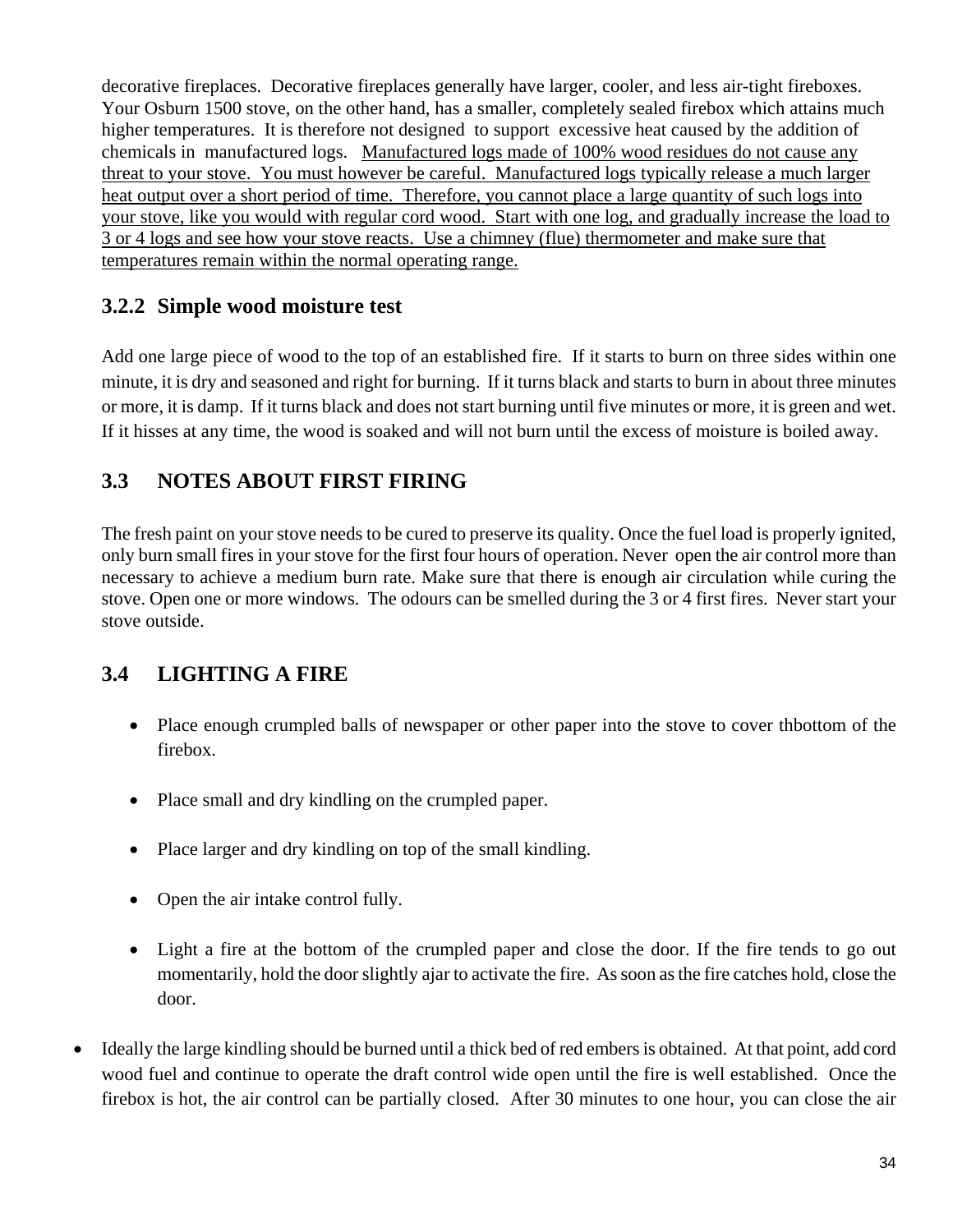control completely. In order to have the best indication of when you should close the air control completely to operate your stove the most efficiently, use a chimney (flue) thermometer. If you are using a probe thermometer, you can close the air control completely when the temperature on the thermometer reaches  $900^{\circ}$ F (482 $^{\circ}$ C). If you are using a magnetic thermometer, you can close the air control completely when the temperature on the thermometer reaches  $475^{\circ}F(246^{\circ}C)$ . Closing the air control down too soon will lower combustion efficiency and may cause the fire to die out. Over a period of time, it may also result in creosote build-up in the chimney (which could lead a chimney fire).

# **3.5 MAINTAINING THE FIRE**

Once the wood has been consumed (or partially consumed) and you have obtained a good bed of embers, you should reload the unit. In order to do so, open the air control to its maximum for approximately 15 seconds prior to opening the stove door. Then, proceed by opening the door very slowly. Open it by 2" to 4" (52 to 104 mm) for 10 to 15 seconds before opening it completely. This procedure will increase the draft and thus eliminate the smoke which is stagnant in a state of slow combustion in the stove. Then, bring the red embers to the front of the stove and reload the unit. **Depending on the type of wood you burn and the strength of the draft in your flue, you may have to leave the air control open to its maximum for more than 15 seconds to avoid smoke spillage before you reload the stove.** 

Your Osburn 1500 stove will work best if a thick bed of hot embers is maintained in the bottom of the firebox, and a minimum of two large pieces of seasoned fuel are added. Combustion efficiency is largely related to establishing a hot ember bed, and hot firebox temperatures. The quicker the stove and chimney (flue) get up to normal operating temperatures, the better. A small intense fire is preferred to a large smouldering fire, both to improve combustion efficiency and to reduce the amount of creosote build-up. The best performance will be obtained by adding relatively small amounts of fuel to a well established ember bed, and then operating with the air inlet control open long enough to achieve a hot fire. The wood should be placed with air in between individual pieces. Use a poker to make an air channel in the embers below the wood. This will allow air to flow under the wood for a more efficient burn.

In order to achieve an optimum efficiency from your unit, we suggest that you operate it with the air control slightly open (approximately 10%). Make sure that you have a good fire going and an adequate ember bed before you completely close the air control. Use a chimney thermometer if necessary. Closing the air control too soon will lower combustion efficiency and may cause the fire to die out. The addition of a blower (if not already included) is highly recommended to maximize your unit's efficiency.

# **3.6 FAN (BLOWER) OPERATION**

Allow the stove to reach operating temperature (approximately one hour), before turning on the fan. The increased airflow from the fan will cool the firebox and affect the start-up combustion efficiency if the fan is turned on too quick.

*CAUTION: ENSURE THAT THE FAN'S POWER CORD IS NOT IN CONTACT WITH ANY SURFACE OF THE STOVE TO PREVENT ELECTRICAL SHOCK OR FIRE DAMAGE. DO NOT RUN THE POWER CORD BENEATH THE STOVE.*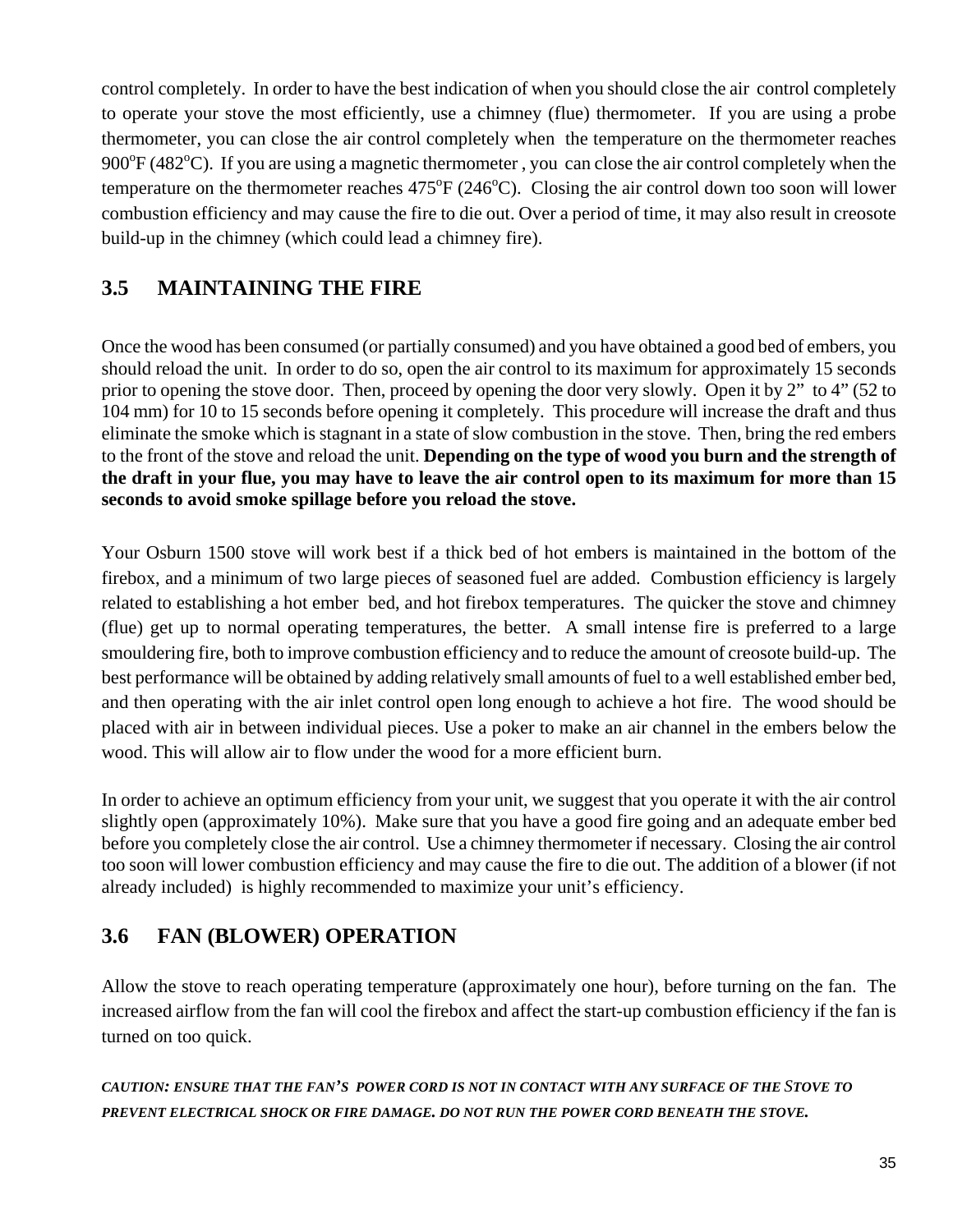# **SECTION 4.0 MAINTENANCE**

## **4.1 CLEANING AND PAINTING YOUR STOVE**

Clean the stove frequently so that soot, ash, and creosote do not accumulate. Do not attempt to clean the stove when the unit is hot. Special care must be taken with gold plated surfaces in order to maintain the finish at its original brilliance. Do not use an abrasive cleaner which will scratch the paint or plated finish. Use only a soft and clean damp cloth.

If the paint becomes scratched or damaged, it is possible to give your wood stove a brand new look, by repainting it with a 650°C heat resistant paint. For this purpose, simply scrub the surface to be repainted with fine sand paper, clean it properly, and apply thin coats (2) of paint successively. To retrieve the original finish, use the paint supplied by the manufacturer.

## **4.2 GLASS**

- Inspect the glass regularly in order to detect any cracks. If you spot one, turn the stove off immediately. Do not use the stove if the glass is broken.
- Do not abuse the glass door by striking or slamming shut. Do not use the stove if the glass is broken.
- If the glass on your stove breaks, replace only with a Robax 5mm thick glass supplied by your Osburn dealer.
- To replace the glass, remove the screws retaining the glass retainers inside the door. Remove the mouldings and replace the damaged piece with a new one. Perform the procedure backwards after replacing. When replacing the glass, you should change the glass gasket to make sure you keep it sealed.
- Never wash the glass with a product that may scratch it. Use a specialized product, available in the stores where wood stoves are sold. Only wash when the stove is cold.
- Under normal operating conditions, the glass is designed to stay clean. Glass cleaning may be required when burning damp wood. Furthermore, small creosote or soot accumulation may occur in the lower end corners of the glass when burning the stove with the air control at the minimum setting. **This is normal**. The glass will clean itself when burning a hot fire during one hour or more with the air control at its maximum setting. Nevertheless, cleaning the glass on a regular basis is recommended to prevent thicker creosote or soot accumulation that can be very hard to remove.

## **4.3 GASKETING**

It is recommended that you change the door gasket (which makes your stove door air tight) once a year, in order to insure good control over the combustion, maximum efficiency and security. To change the door gasket, simply remove the damaged one. Carefully clean the gasket groove, apply a high temperature silicone sold for this purpose, and install the new gasket. **Use only the genuine Osburn gasket.** You may light up your stove again approximately 24 hours after having completed this operation.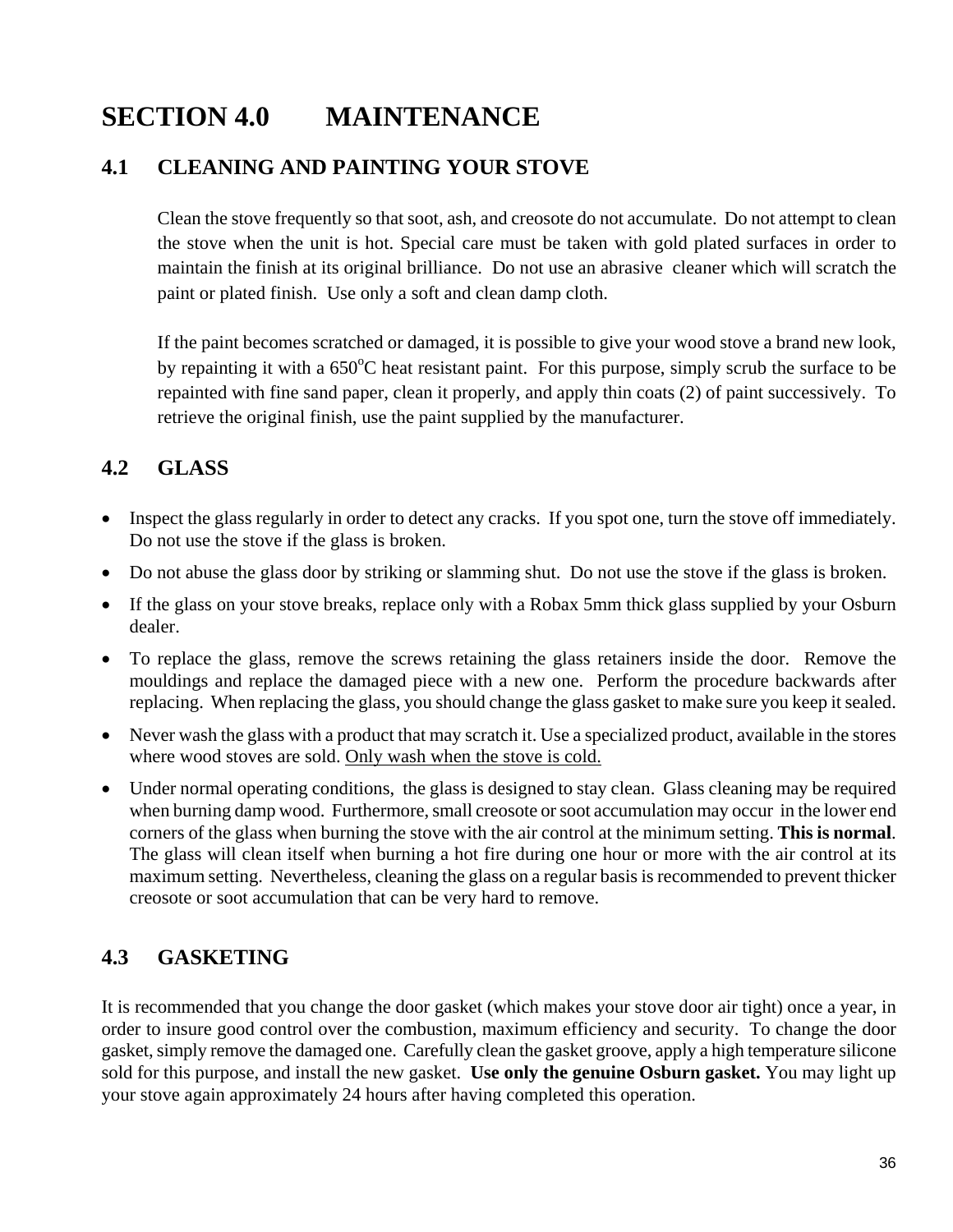## **4.4 ASH REMOVAL USING THE ASH DRAWER**

#### *CAUTION: ASHES CAN START FIRES, EVEN AFTER SEVERAL DAYS OF INACTIVITY. NEVER DISPOSE OF ASHES IN A COMBUSTIBLE CONTAINER. REMOVE ASHES WHEN THE STOVE AND ASHES ARE COLD.*

Whenever the ashes get  $3 - 4$ " (76 – 102 mm) deep in the firebox, they should be emptied into the ash drawer, using the following instructions:

- Make sure the fire is out, and the stove is cold.
- Lift the ash dump plug at the left rear of the firebox by hooking the poker through the loop on the cover and lifting up.
- Push the ashes through the hole and leave an ash bed of approximately 1" deep on the firebox bottom to help maintain a hot ember bed.
- Clear the ashes from the area where the ash dump plug normally sits so that it will properly seat against the opening edges. Tap it down with your poker to ensure proper seating.
- Ashes should be placed in a metal container with a tightly fitting lid. This closed container should be placed on a non-combustible floor or on the ground, well away from all combustible (heat sensitive) materials, pending final disposal.
- Cover the ash dump plug with the remaining ashes and continue operation of your stove as usual.
- If the ashes are disposed of by burial in soil or otherwise locally dispersed, they should be retained in the closed container until all cinders have thoroughly cooled. Do not place other waste materials in the metal ash container.
- If bright embers are glowing above the ash dump cap during a low or medium fire, air may be leaking past the ash plug. If this is happening, a possible over fire hazard exists. The stove should be shut down and allowed to cool. Properly seal the ash dump cap.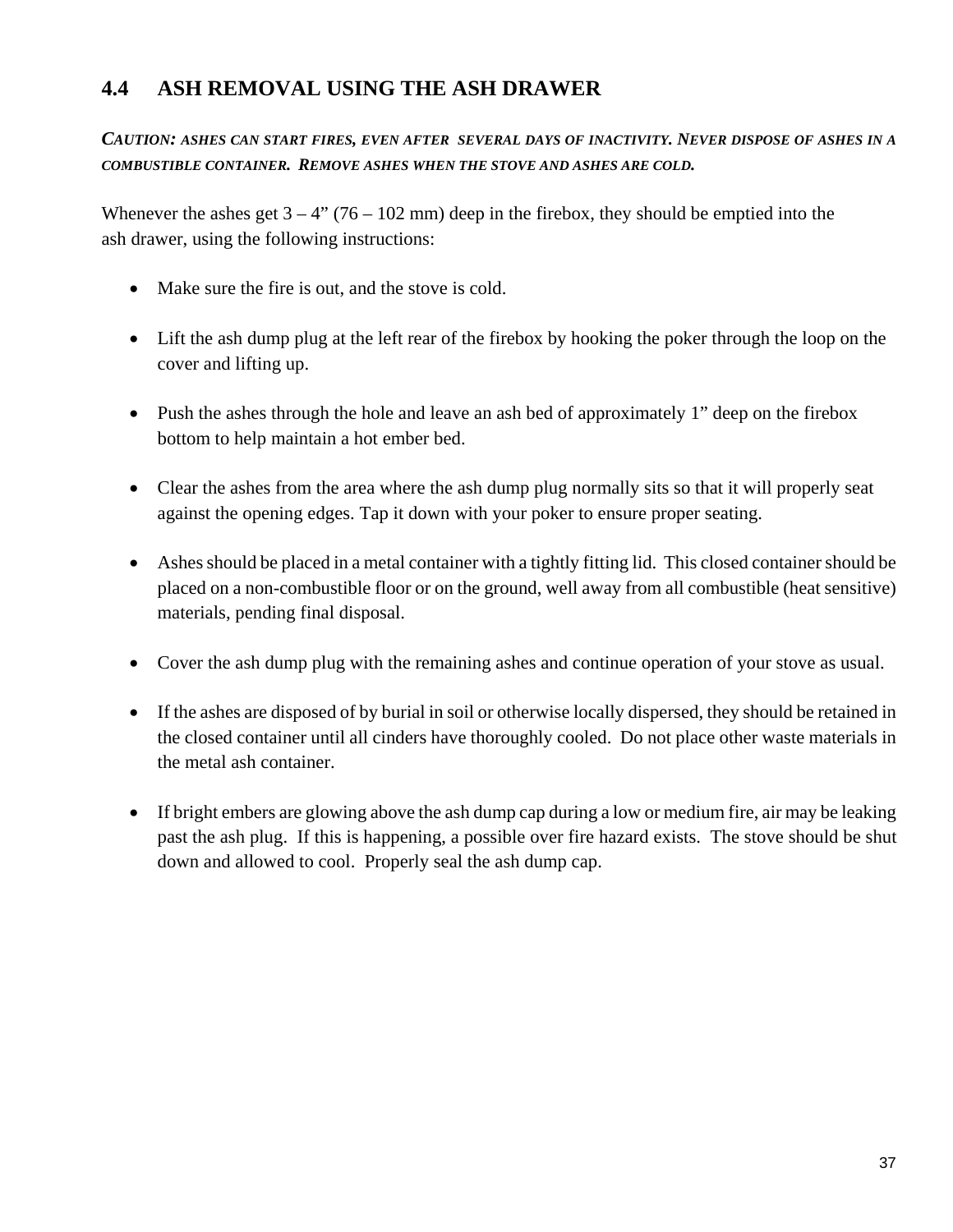# **4.5 CHIMNEY (FLUE) CLEANING**

Regular chimney (flue) maintenance, as well as good burning practices, are required to prevent chimney fires. When wood (especially green wood) is burned without adequate heat or air supply, it produces tar and other organic vapours (*smoke*), which combine with expelled moisture to form creosote. The creosote vapours condense in the relatively cool chimney of a slow-burning fire. As a result, creosote residues accumulate on the chimney. When ignited, this creosote makes an extremely hot fire which could be hazardous. Your Osburn 1500 stove has been designed to reduce the amount of creosote produced. Even so, the chimney and any chimney connector should be inspected at least once every two months during the heating season to determine if a creosote build-up has occurred. If creosote has accumulated, it should be removed to reduce the risk of a chimney fire. Call a professional chimney sweep, or go to your local Osburn dealer, purchase a chimney brush, and have the chimney cleaned.

Contact your local, municipal, state, or provincial fire authority for information on how to handle a chimney fire before there is any chance that it may happen.